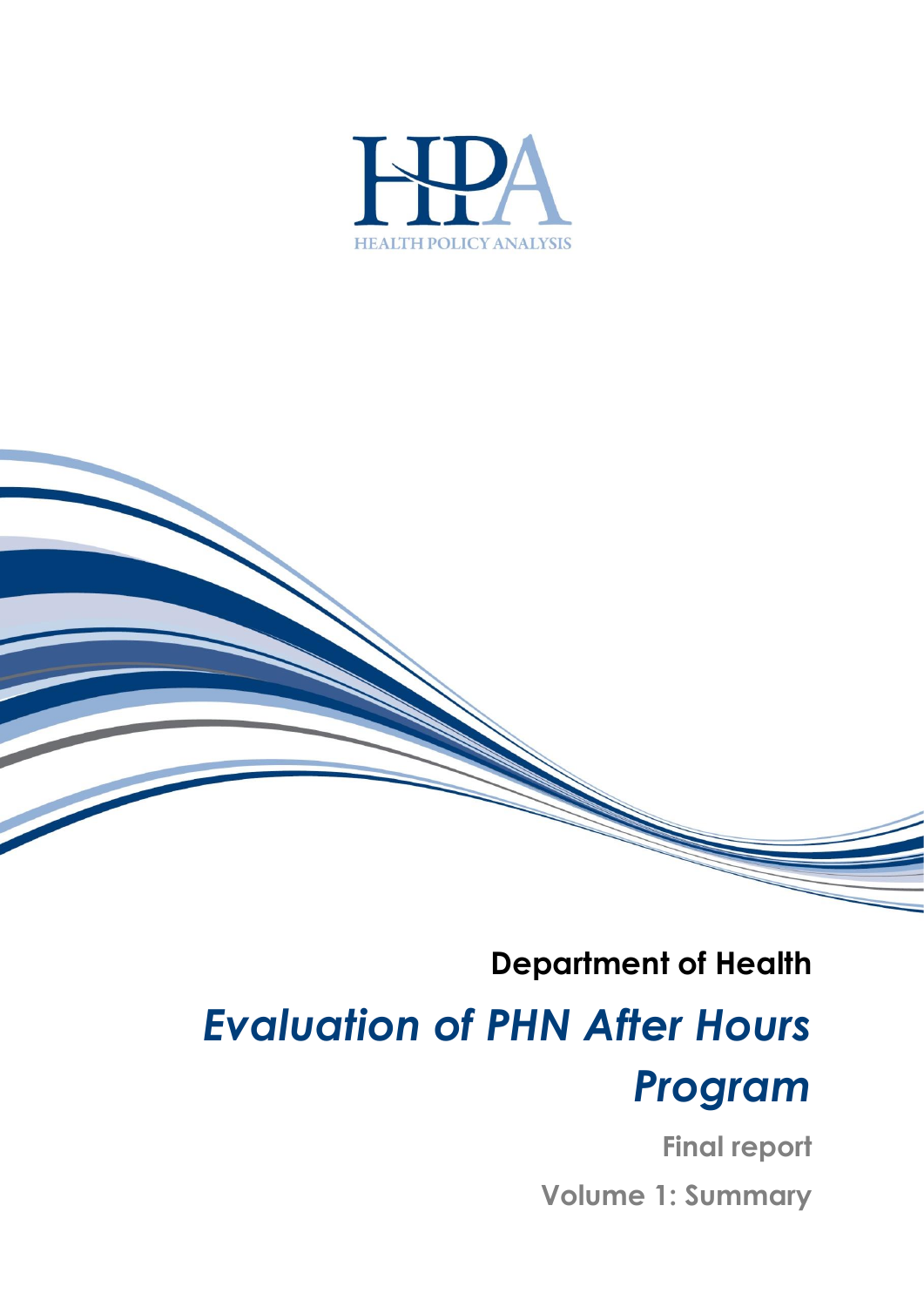### Revision history

| Version | <b>Date</b>      | <b>Modifications</b> |
|---------|------------------|----------------------|
| 0.1     | 26 November 2020 | Initial draft        |
| 0.2     | 30 November 2020 | HPA edits            |
| 0.3     | 16 December 2020 | Further HPA edits    |
| 0.4     | 14 January 2021  | Final edits          |

#### Suggested citation

Health Policy Analysis 2020, Evaluation of PHN After Hours Program, Volume 1 Summary, Commonwealth Department of Health, Canberra.

#### **Disclaimer**

In accordance with Health Policy Analysis' policy, we are obliged to advise that neither Health Policy Analysis nor any employee nor sub-contractor undertakes responsibility in any way whatsoever to any person or organisation (other than the Commonwealth Department of Health) in respect of information set out in this report, including any errors or omissions therein, arising through negligence or otherwise however caused.

### Health Policy Analysis Pty Ltd

Suite 101, 30 Atchison Street, St Leonards 2065 ABN: 54 105 830 920 Phone: +61 2 8065 6491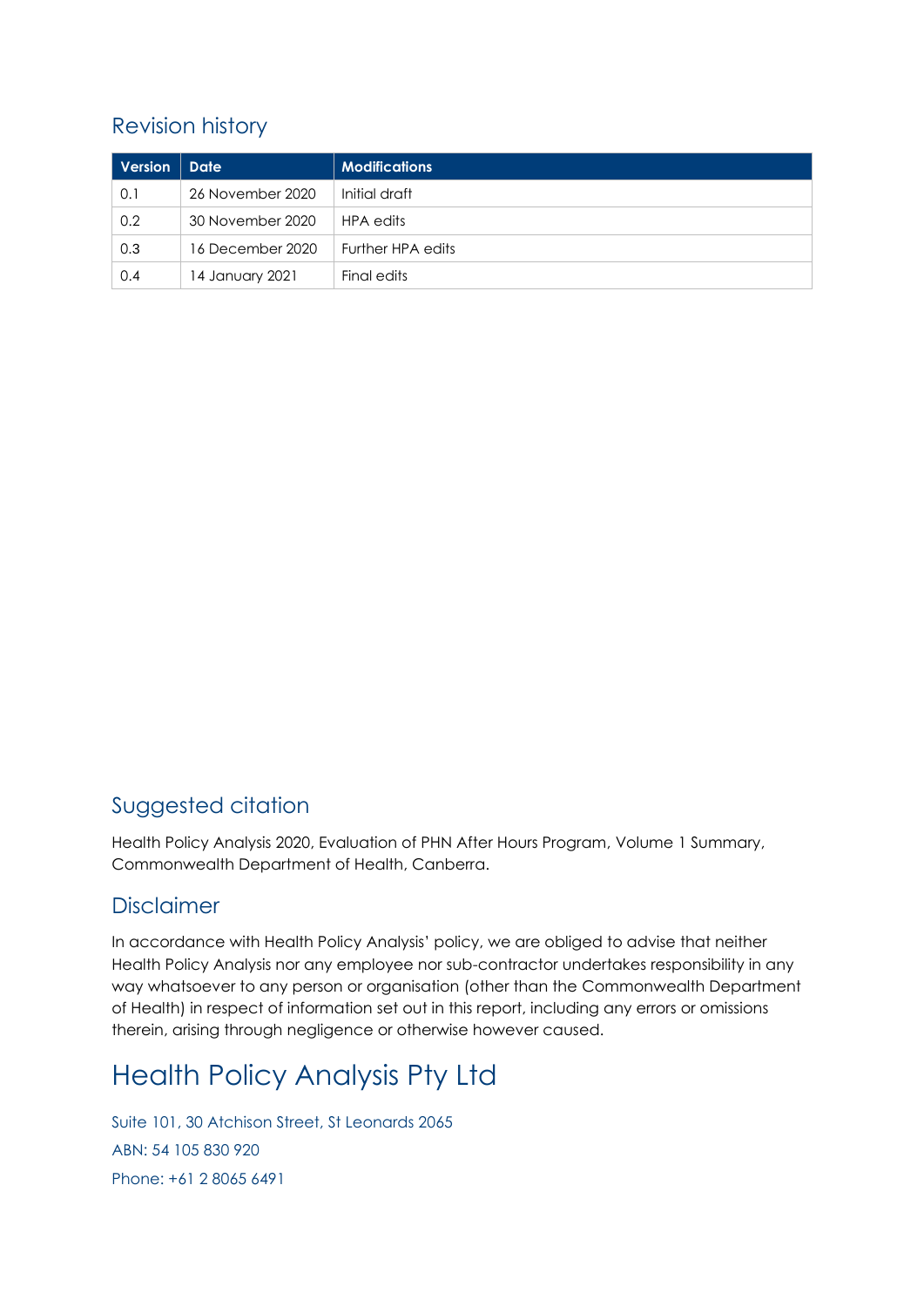# Table of contents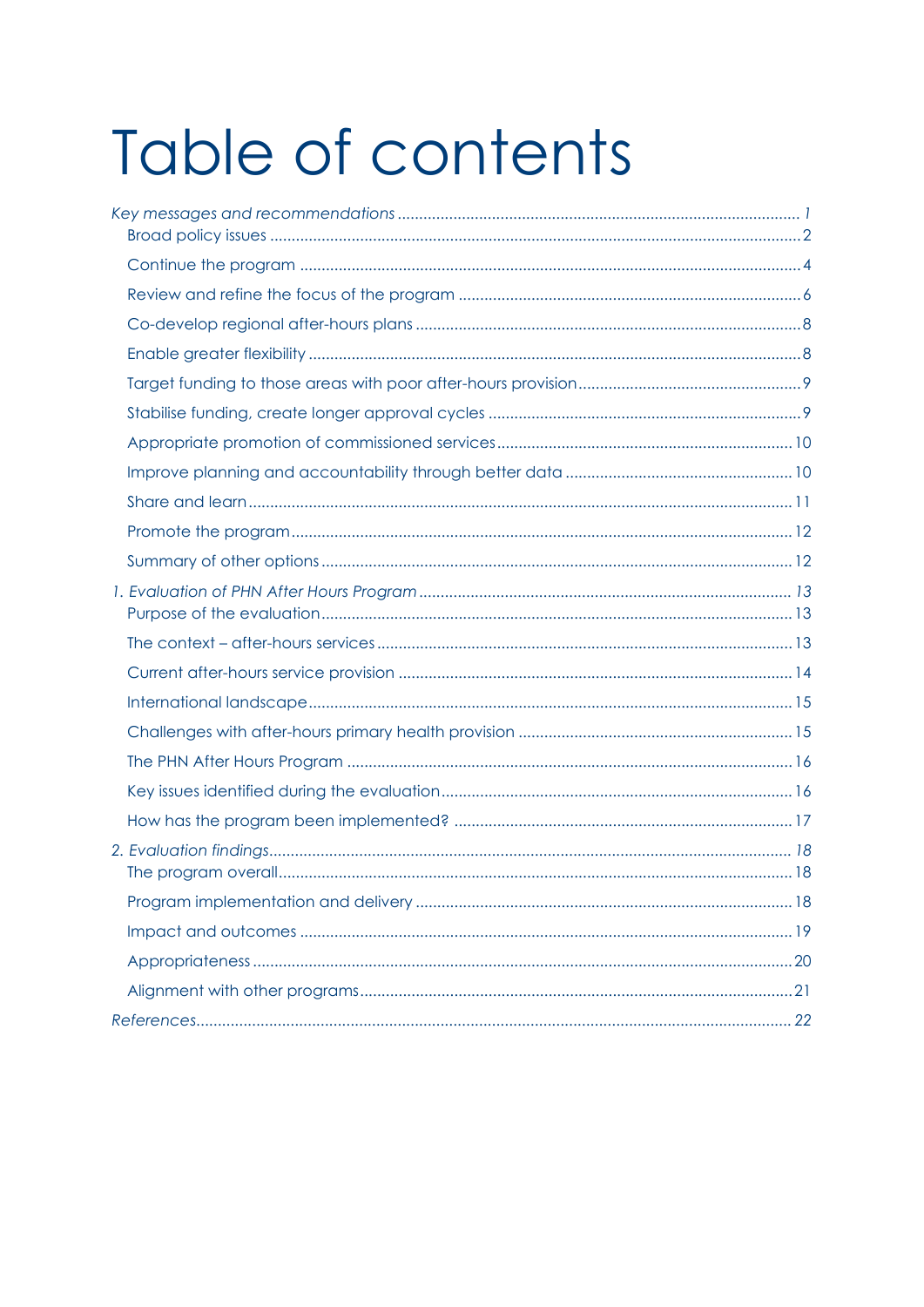## <span id="page-3-0"></span>Key messages and recommendations

Primary Health Networks (PHNs) are charged with increasing the efficiency and effectiveness of primary care services for patients and improving coordination of care. They operate within the context of a primary care system that has general practice and Medicare at its heart. Although general practice forms the bedrock of the primary care system in Australia, it is complemented by other services offering choice to patients about who they consult and how they do so. These choices vary greatly depending on geography and location, becoming more constrained in regional and remote Australia. This results in a patchwork of provision with some areas well served while others have limited options. Consumers are often confused and unclear about what services are available, how to access them and how much it will cost.

The Primary Health Network (PHN) After Hours Program aims to fill some of the gaps after hours. It provides a mechanism to commission services that are more responsive to local needs and focus on system-wide coordination and planning.

PHNs operate within systems that are complex both financially and from a service point of view. There are wider issues and challenges related to the broader landscape of primary care provision and its future direction.

PHNs are not in a position to solve all the issues that arise from the complexity of the primary health care system, interactions with state/territory health care systems and workforce supply issues. It is clear from the analysis of MBS services and ED attendances that there are factors which drive these relationships related to geography, population needs and limited service access in the community. PHNs have to work within the current system and identify which services can work in step with the existing service landscape and tackle the most significant gaps in care. This is not always easy when challenges are deep-rooted and sometimes perceived as intractable or requiring system-level reform.

The PHN After Hours Program is relatively small-scale compared to the wider range of services and funding for after-hours care. Expectations of the program need to be viewed in this context. However, there is some statistical evidence that the Program has had a small but positive effect on low urgency ED attendances.

There is a role for a program such as this that can be used in a flexible way to target the specific and unique needs of local areas. At a local level, collaborative partnerships with local hospital networks, general practice, other key providers of after-hours primary care, ambulance services and consumer groups are needed to maximise the effect of local initiatives.

The challenges of after-hours primary care cannot be readily separated from the delivery of primary care more generally. Underlying trends in technology, service delivery and public expectations will have a strong bearing on how primary care will be delivered in future. These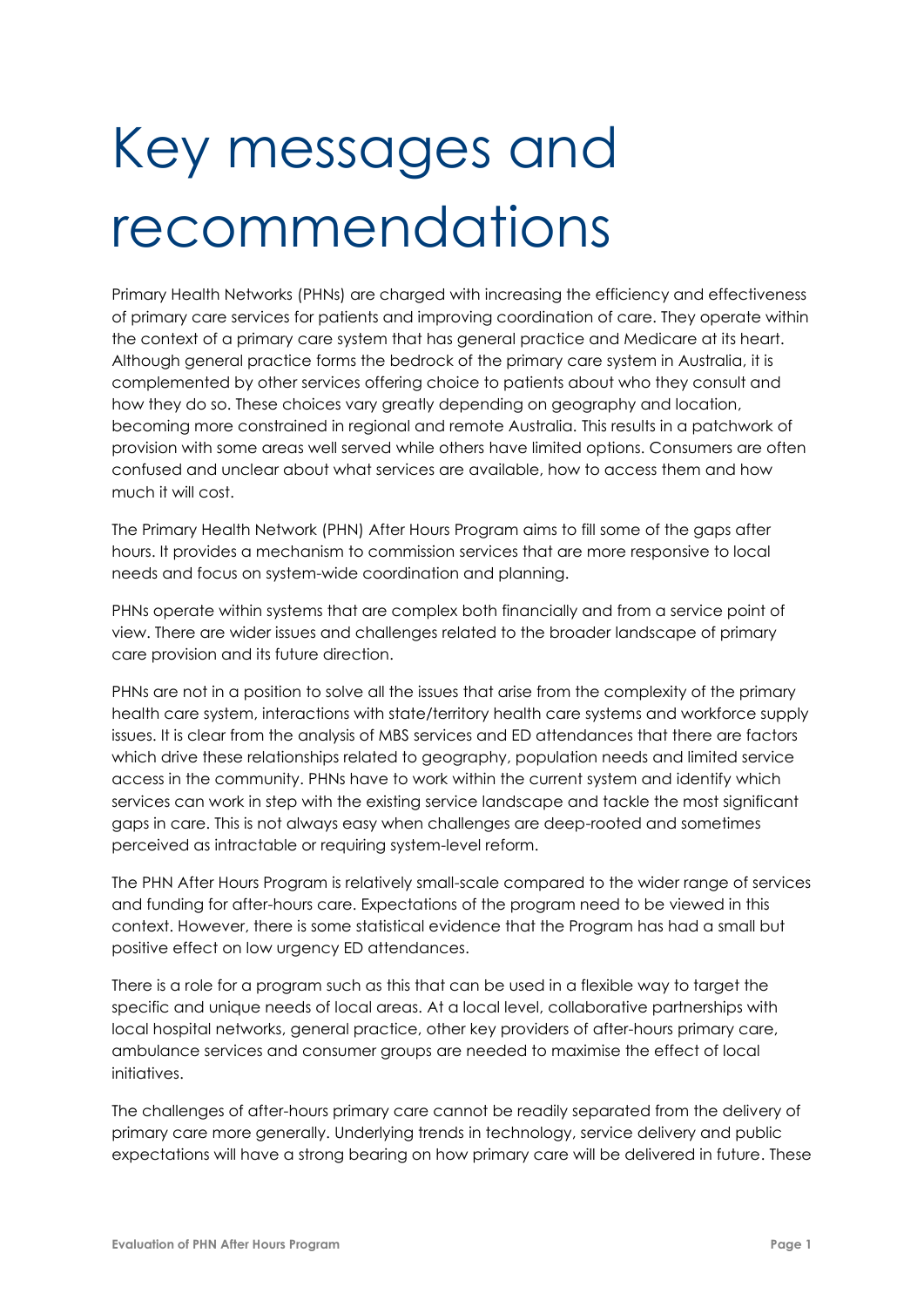set the context for considering options for after-hours provision more generally and the PHN After Hours Program in particular.

Workforce challenges have been prominently felt around the globe. Shortages of GPs affect many regions, sometimes reflecting the relative unattractiveness of general practice compared with other medical specialties and exacerbated by the increasing reluctance of the younger workforce to commit to a traditional 24-hour care model and a desire for a work-life balance. Even where there are sufficient numbers of GPs, many countries like Australia have difficulty making sure they are distributed equitably.

Consumers are seeking convenience in accessing care, matching what is available in other parts of their lives. The market is responding to these trends by offering new and innovative ways of delivering care, some of which can be disruptive to traditional modes of service delivery. A move towards virtual delivery of health care had already begun and this shift has been hastened by the COVID-19 pandemic. A further driver is the desire for more integrated and coordinated care, with a more proactive approach to managing chronic illnesses that actively engages patients and families as partners.

These drivers will shape the future of primary care and general practice. They will be issues the Primary Health Reform Steering Group will undoubtedly consider in advising the Federal Government on the proposed Primary Health Care 10-year Plan. They will also shape the landscape for the role of PHNs and after-hours provision.

PHNs are delivering a diverse range of activities under the program. The activities are tailored to the communities served by the PHNs. Many of the services funded under the activities are valued, and if they were not there, some groups and communities would be under-served. PHN-commissioned services also make use of additional funding from mainstream sources, which can result in an enhanced provision of services.

This report recommends that the PHN After Hours Program should continue but changes should be made to focus the program on the greatest needs, to flexibly support the PHNs in their wider roles, and to improve how the program functions.

### <span id="page-4-0"></span>Broad policy issues

*Recommendation 1:* **The Department of Health and Primary Health Reform Steering Group consider issues identified in this report in developing a broader strategy for Australian primary care and setting directions for PHNs and the PHN After Hours Program. Key issues include:**

- **Creating highly visible entry points for clients seeking after-hours care.**
- **The need for a communication strategy that promotes wide community understanding of how to seek after-hours primary care that is appropriate and supports quality and continuity of care.**
- **Mechanisms for triaging patients to the most appropriate after-hours options.**
- **Determining the continuing role of telehealth options in after-hours care.**
- **Ensuring after-hours services consistently provide high-quality communication back to patients' usual primary care provider.**
- **Establishing a common set of outcome measures that assess efficiency, effectiveness and accessibility of primary care.**
- **Addressing gaps in primary care, particularly with a focus on outer regional and remote Australia.**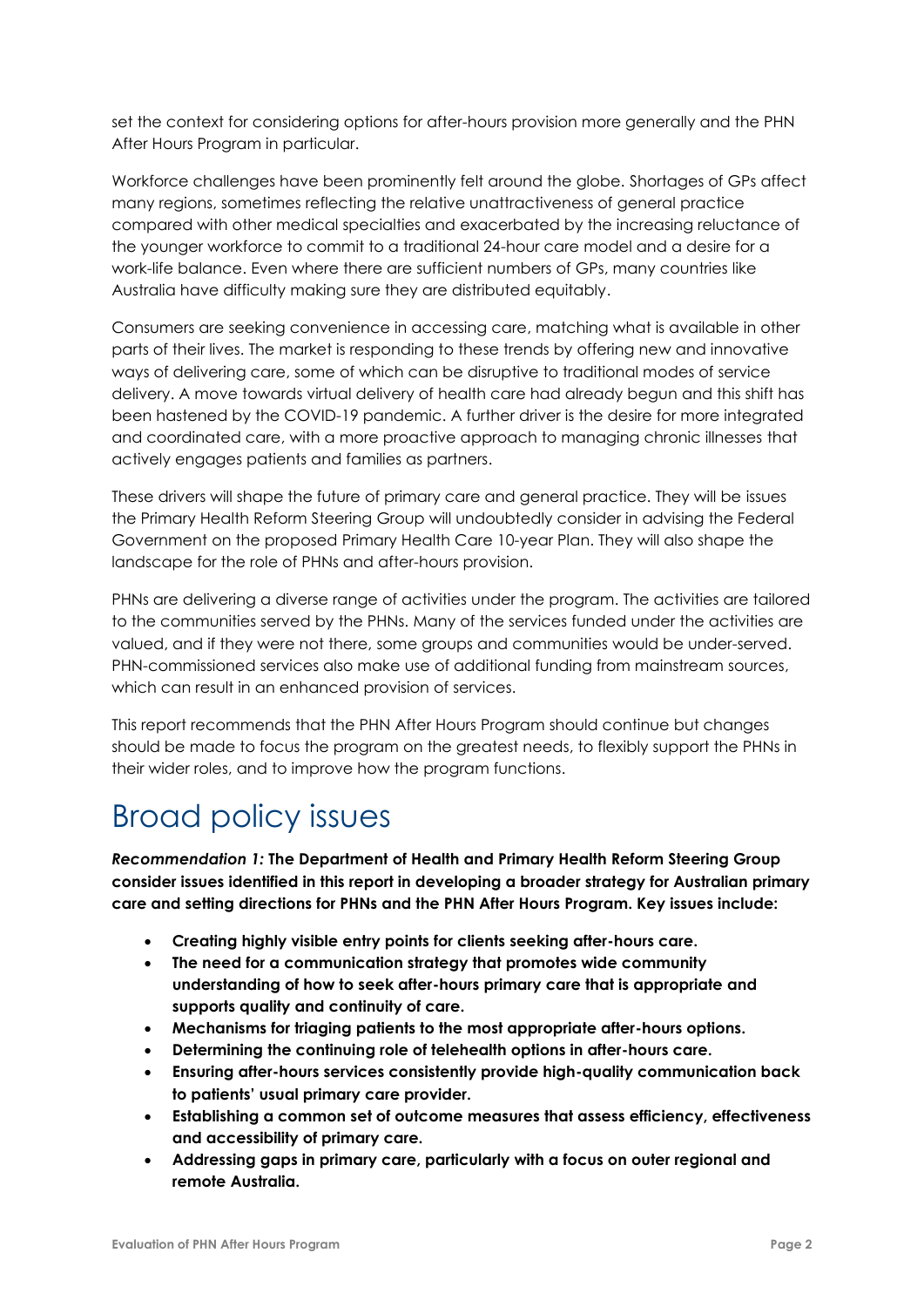• **Addressing the primary health care needs for vulnerable populations, such as homeless people, people living in residential aged care and people with disabilities.**

PHNs have been given the task of increasing the efficiency and effectiveness of primary care services for patients and improving coordination of care. Although general practice is the bedrock of the primary care system in Australia, it is complemented by other services offering choices to patients. However, the choices vary greatly and become highly limited in regional and remote Australia.

Issues that need to be addressed for an effective system of after-hours primary care are outlined below.

#### **Multiple and confusing entry points**

Individuals face a confusing array of entry points to primary care after hours that are not evident during usual business hours of general practice. There are few visible, accessible, consistent and trusted entry points to primary care that are widely understood within the community. Internationally, some health systems mandate or incentivise the use of a single access point for after-hours care guiding patients to the most appropriate options, which contributes to a system that is easily understood by consumers. While a single point of entry is easy to understand, diversity of provision to meet different needs has advantages. If multiple entry points continue to be a feature of the system, then there is a need to simplify and support PHNS and GPs and other service providers (such as pharmacists) to communicate clearly how services are accessed and how much they cost.

#### **Access to primary care services generally**

Pressures on after-hours systems are often related to the accessibility of services within working hours. The after-hours system cannot compensate effectively for shortcomings in access to primary care more generally.

#### **Stepped model of urgent after-hours care**

Individuals seeking access to after-hours primary care have a wide range of needs. A stepped model of urgent after-hours care is one that can help individuals identify and access the most appropriate level of available service for their needs, whether this be an online symptom checker, virtual GP consultation, after-hours GP clinic or home visit, or attendance at a hospital emergency department (ED). In many cases, confidence in selfcare and/or a subsequent check-up with a person's usual GP is all that is required. The availability and use of stepped service options is variable across PHNs currently, particularly in non-metropolitan areas.

#### **Financial incentives**

General practice and the Medicare system are the bedrock of primary care in Australia. GPs mostly work in private practices that require a sound business model to sustain service capabilities and livelihoods. The payment system creates financial incentives for service delivery that do not always work effectively to direct patients to the most appropriate pathway. Patients are highly sensitive to co-payments, and during this evaluation, this was regularly raised as one of the key drivers behind patients choosing ED care.

The PHN After Hours Program sits within this context, aiming to increase the efficiency and effectiveness of after-hours primary care. Broader policy settings are part of the context within which PHNs pursue these tasks, and they have a significant effect on promoting or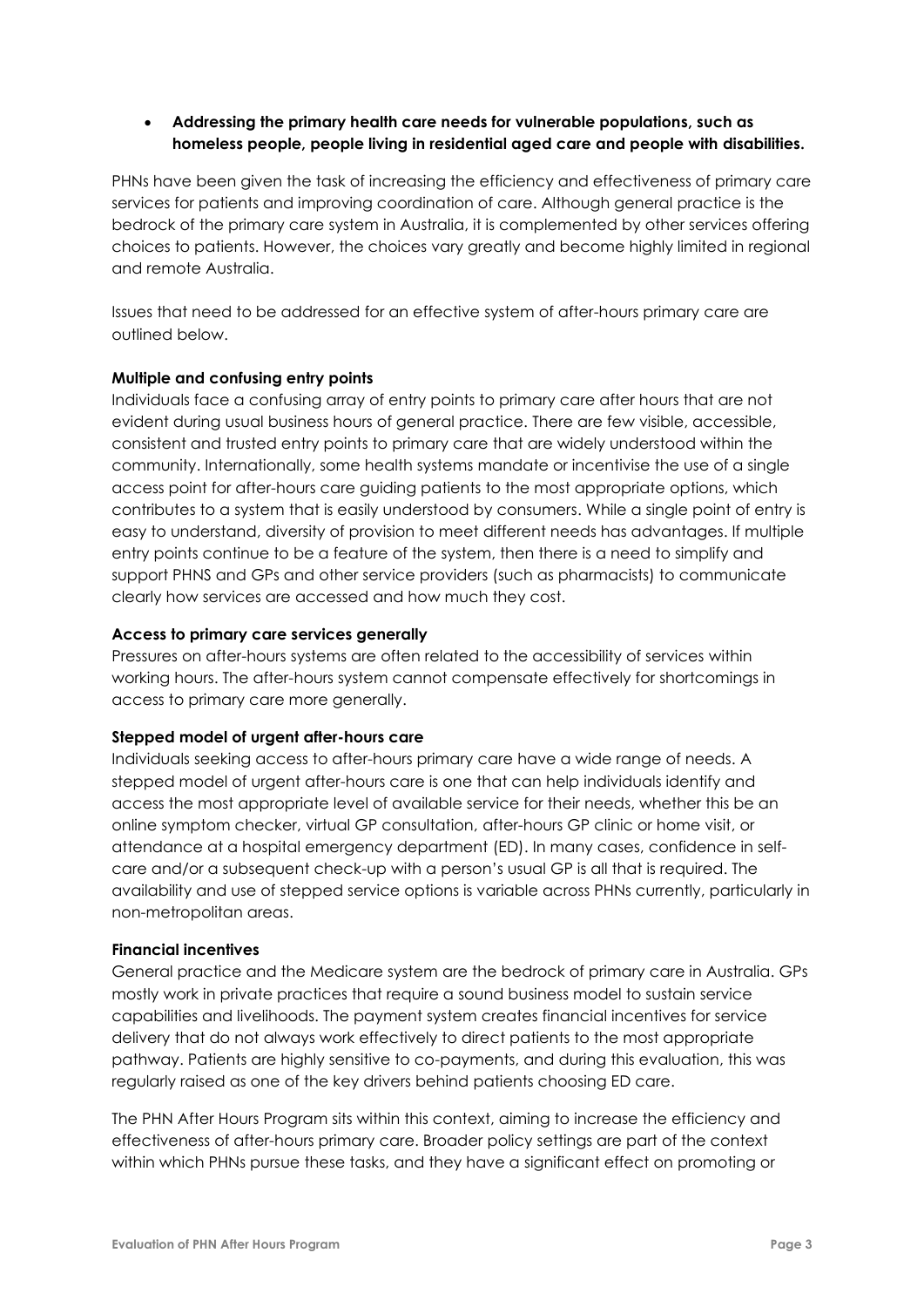impeding PHN efforts. Among the issues that are likely to require resolution over the coming years are:

- the role of triage services and how they link with the wider system
- the role of urgent care centres and similar types of services
- integration and streamlining of services at the interface of primary care and services provided by states/territories
- integration of digital health solutions within a funding system largely based on faceto-face care.

PHNs are not in a position to solve all of the many issues facing the primary health care system. The PHN After Hours Program is small in scale compared with the wider range of services and funding for after-hours care and expectations for the program need to be viewed in this context.

Despite the complexities of the system, there is a role for a program such as the PHN After Hours Program that can support more locally tailored initiatives and promote coordination between, and functioning of, local providers. The strength of the Program is its flexibility to respond to the diversity of local needs in ways that other national programs cannot match.

The recommendations below need to be considered in the context of these system-wide issues and be viewed alongside the other changes required to make the overall after-hours system more efficient, effective and accessible.

### <span id="page-6-0"></span>Continue the program

#### *Recommendation 2:* **Continue the PHN After Hours Program but implement changes to sharpen its focus, improve accountability and support sustainability of services.**

The evaluation team's assessment is that the general objectives of the PHN After Hours Program are still relevant – gaps in services and needs are still evident across the PHNs and a role for coordination and systems support at a local level remains. The team's assessment is that a program addressing these issues through locally tailored initiatives is required. As gaps and systems of primary care vary across the country, any such initiative will result in diversity in local responses. This should be accepted. However, changes in the way the program operates are required. Further, national direction on the future of primary care is vital together with additional national initiatives to address key system-wide challenges. A program that focuses on local solutions is not the vehicle through which broader challenges for the health system can be addressed. For example, the program is not the means through which community awareness can be generally addressed and it does not have the resources to address broader imbalances in workforce supply.

An objective of the PHN After Hours program and after-hours primary care more generally is to reduce unnecessary ED presentations and hospitalisations. The evaluation included statistical analysis to assess whether there was evidence of any effect on these two variables.

There are strong cross-sectional relationships between geographic remoteness and the level of low urgency after hours ED presentation and potentially preventable hospitalisations. In most instances, rates are highest for populations living in outer regional and remote areas of Australia. They are lower for inner regional areas and lowest in major cities. Within major cities,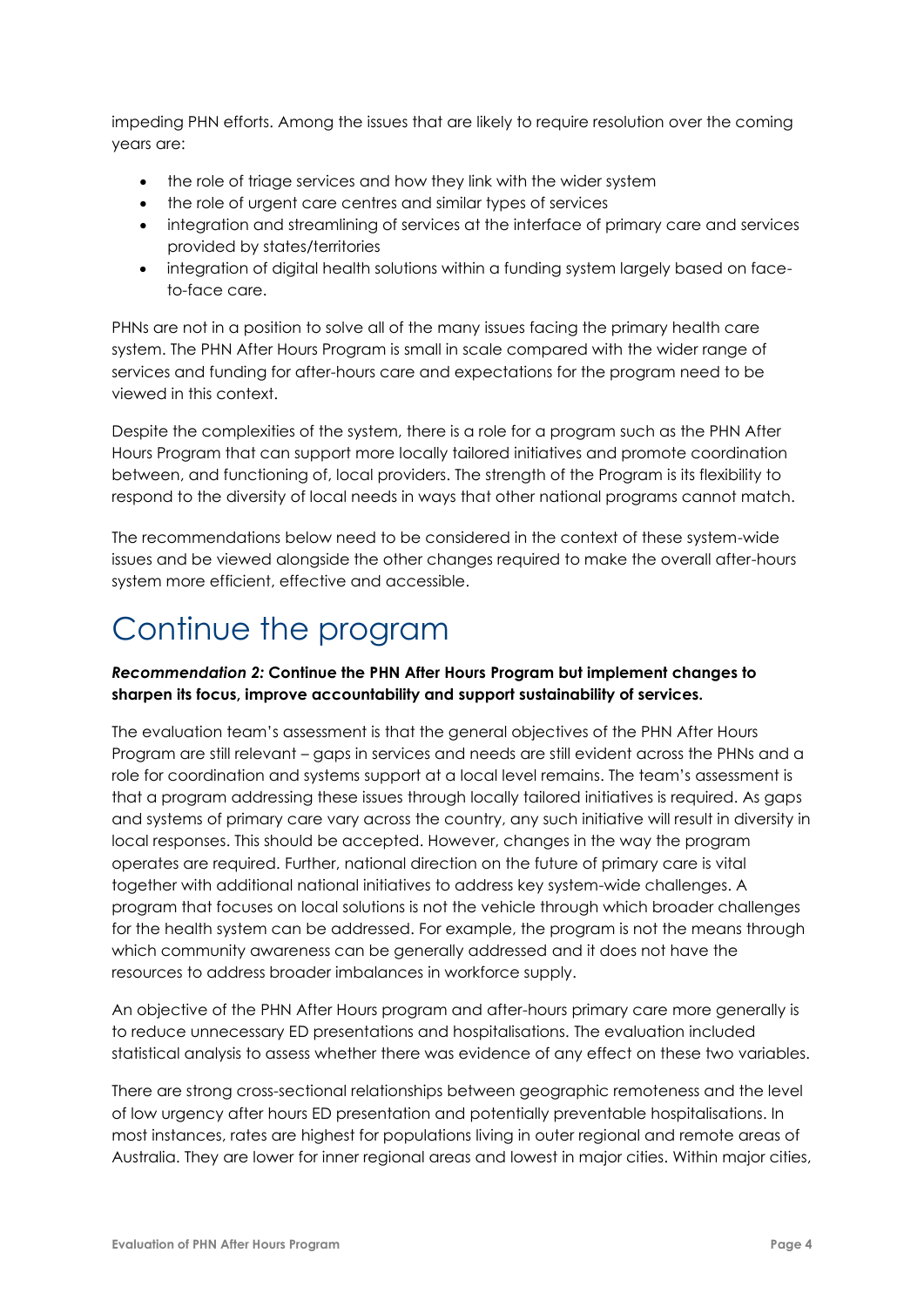gradients can be observed related to socio-economic status (SES) variation, with highest rates generally in more disadvantaged areas.

In contrast, the supply of MBS-supported after-hours services tends to be highest in major cities and declines with remoteness. However, within major cities, rates for MBS-supported after-hours services tends to be higher in more disadvantaged areas.

These patterns reflect a complex interaction of the supply of services and relative need, which are impacted by both socio-economic factors and remoteness. Analysis was conducted at SA3 geography level. [Figure 1](#page-7-0) shows the observed relationship between the rate of use of MBS-supported after-hours services and low urgency after-hours ED presentations. Within the plots the observed rates for a particular SA3 for each financial year between 2015-16 and 2018-19 are linked into a line, with 2018-19 represented as a point, which provides a sense of the direction in which rates are moving over time. This suggests an overall negative relationship between MBS-supported after-hours services and the ED presentation rates but there is considerable variation between SA3s within major cities, which is associated with SES groupings. SA3 assigned to the lower SES groups tend to have higher rates for both measures. There is also considerable variation between SA3 located outside major cities.



#### <span id="page-7-0"></span>**Figure 1 – Relationship between rates of MBS-supported GP after-hours services and low urgent after-hours ED presentations by SA3 level: 2015-16 to 2018-19**

These relationships were explored in statistical models. The key results are:

- There is a negative relationship between the two rates suggesting that higher rates of MBS-supported after-hours services generally lead to a reduction in rates of low urgency after-hours ED presentations. However, this effect is moderate.
- There are additional contributions to the levels of rates of low urgency after-hours ED presentations related to rurality and socio-economic characteristics of SA3. Rurality and lower socio-economic status both increase rates of presentations.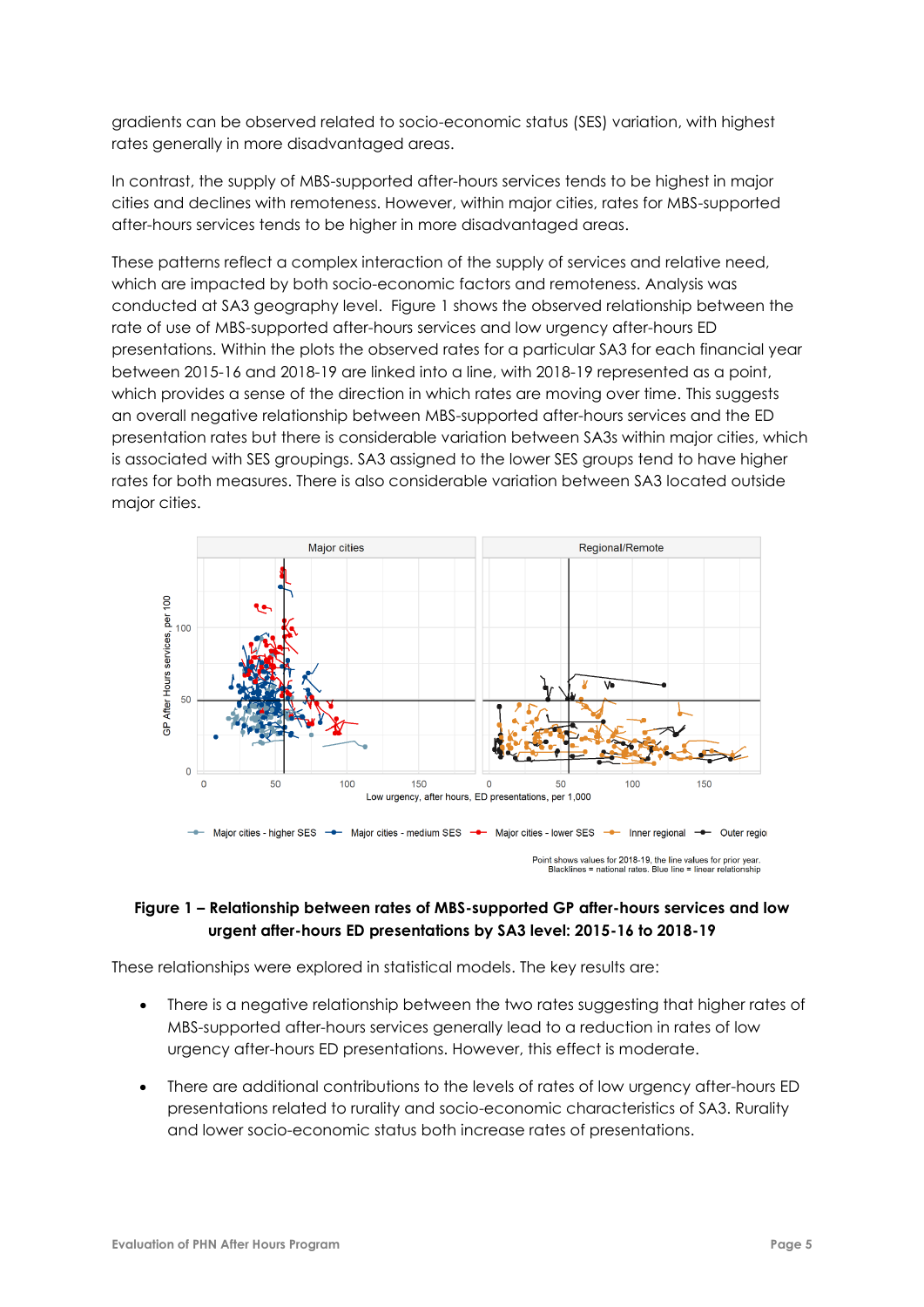Models were also estimated to examine the impact of introducing new activities under the PHN After Hours Program. The results of these analyses suggested that:

- There is some evidence that introduction of new activities under the program was associated with a small decrease in the level of low urgency after-hours ED presentations. The evidence is strongest for activities commencing in 2016-17, which were associated with a 4.5% decline in the ED rate in subsequent periods. Initiatives introduced in later financial years were not associated with a decline in the ED rate.
- Overall, the evidence on the effect of introduction of activities under the program and rates for acute and chronic potentially preventable hospitalisations is inconsistent, suggesting there is little evidence of a relationship between the program and potentially preventable hospitalisations.

In consultations, some PHNs were ambivalent about the continuation of the program and would prefer that the funding was rolled into a broader program that provided greater latitude for investment. Others were enthusiastic and considered the program one of their most effective initiatives.

Given the gaps in after-hours provision, the program could be discontinued if there were other mechanisms in place to meet these needs. The evidence presented in this report suggests that those needs are unlikely to be met in the absence of the PHN After Hours Program. Some of the most acute service gaps are in the remote and outer regional areas where there are systemic issues that need to be tackled. PHNs working with states/territories and other organisations can make a difference through joint planning and coordinating activities.

The Department of Health could consider undertaking a national-level initiative that does not operate through the PHNs. However, one of the key findings from the evaluation is that there is no 'one size fits all' solution and that the contexts and challenges vary considerably across the country, and this is replicated within PHNs. The solutions need to be locally driven and locally derived. An alternative would be to roll the funding into the overall PHN budget rather than running this as a separate program. If this course of action were adopted, the focus of the program may be lost with other priorities crowding out the focus on after-hours services.

Overall, our view is that there is a role for a locally driven program that sits within a national context. Although similar types of issues arise in different PHN areas, these need to be understood at a local level – indeed many of them are highly localised, requiring highly targeted interventions. The flexibility allowed within the program means PHNs can and do respond differently to the needs of their communities in ways that may not be feasible for other parts of the system to deliver.

However, aspects of the program should change to increase the ability of PHNs to meet their objectives. These changes are set out in the recommendations below.

### <span id="page-8-0"></span>Review and refine the focus of the program

*Recommendation 3:* **The PHN After Hours Program should be flexible but more actively directed towards four main areas:**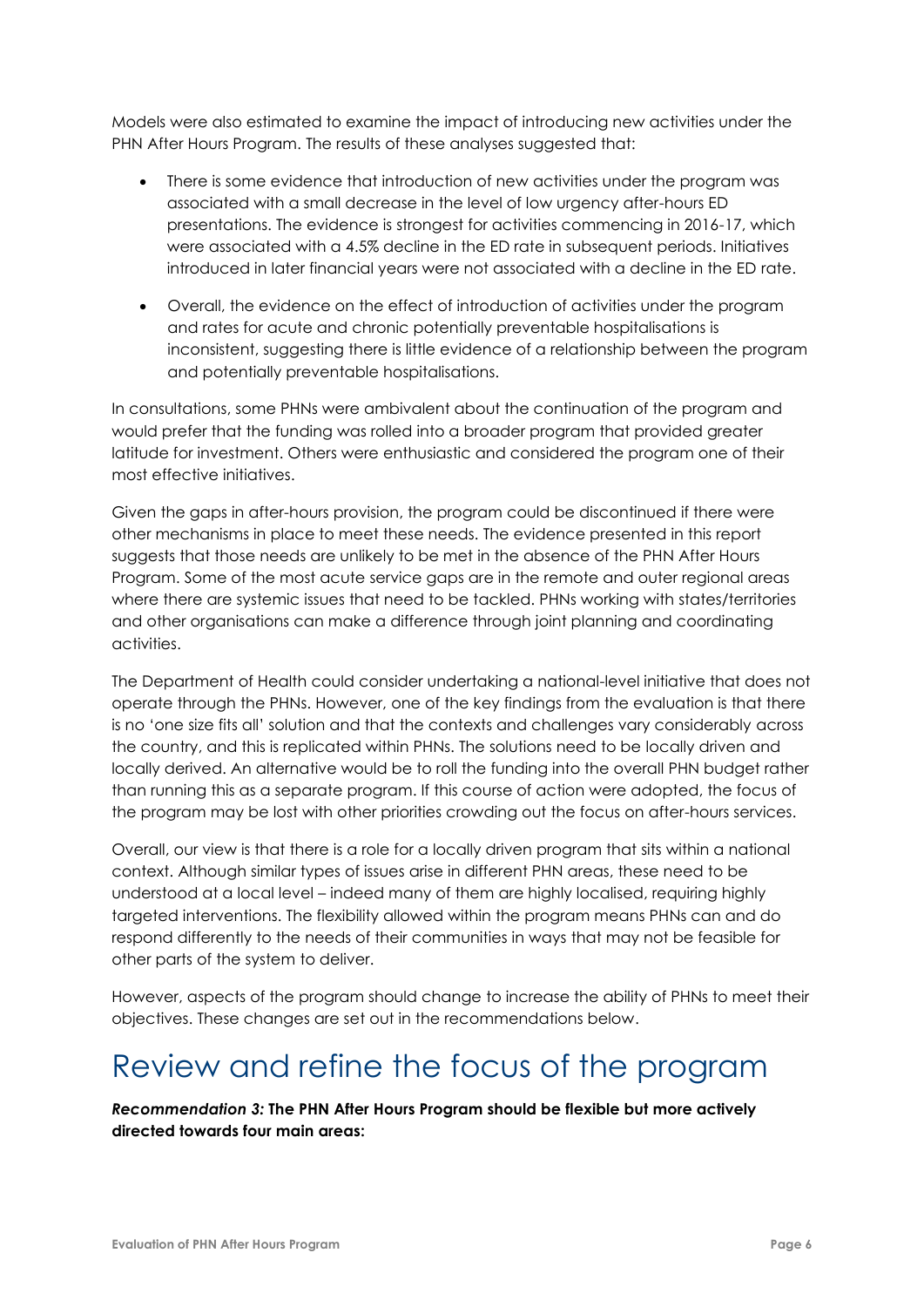- **Supporting services in parts of the country where there are limited or no after-hours services available in the local community.**
- **Identifying and supporting sustainable solutions to ensuring people living in residential aged care have appropriate access to after-hours primary care.**
- **Services for vulnerable groups where it is demonstrated that there are physical, geographic or other barriers to accessing afterhours primary care services.**
- **Promoting coordination between services at a local level and supporting local services providers in having the skills and systems to provide effective after-hours care that integrates with a patient's usual primary care provider.**

**Priority be given to addressing gaps in urgent after-hours care, recognising that economic sustainability of some models requires a mix of urgent and non-urgent care. Program guidance for PHNs should place additional emphasis on the need to assess unit costs, likely volumes, potential alternative models, the impact on the viability of existing after hours services and the broader impact of commissioned services.**

The gaps in after-hours services vary for different parts of the country. Away from the metropolitan areas, there are significant gaps in the basic provision of after-hours primary care. In remote areas, there is virtually no provision. In these areas, the Program can help fill the gaps in basic provision.

This does not mean that the metropolitan areas are without needs. Issues identified in the metropolitan areas relate to groups for whom mainstream services do not work effectively because they are not geared to their needs. At times, mainstream services are not sufficiently responsive or the cost of delivering care to these groups is high relative to the reimbursement available. Approaches taken by PHNs include providing a more responsive model of care or an appropriate level of subsidy for the services to be economically viable.

The Department should consider wider strategic approaches to consumer awareness and literacy beyond the PHN After Hours Program and across all levels of government. This would ensure that the local approaches taken by PHNs could fit into a wider program of communications and education and ensure greater impact and value for money for the PHN efforts.

Key considerations that could be included in guidance for PHNs in commissioning after-hours services are:

- Assessing the relevant after-hours periods to cover. Many PHNs have geared services around the peak after-hours periods rather than aiming for a 24/7 approach, which is reasonable given the volumes.
- Careful consideration of volumes and cost and assessing the volume thresholds necessary to be economically viable.
- Availability of alternative provision. Where the volumes are low and workforce scarce, then reliance on EDs may be the most cost-effective and appropriate way of meeting needs.
- Assessing how to integrate PHN-funded services with existing health care services.

PHNs have a remit to improve the working of the system and, while limited, this is an important role that can provide effective linkage between the primary and secondary care systems.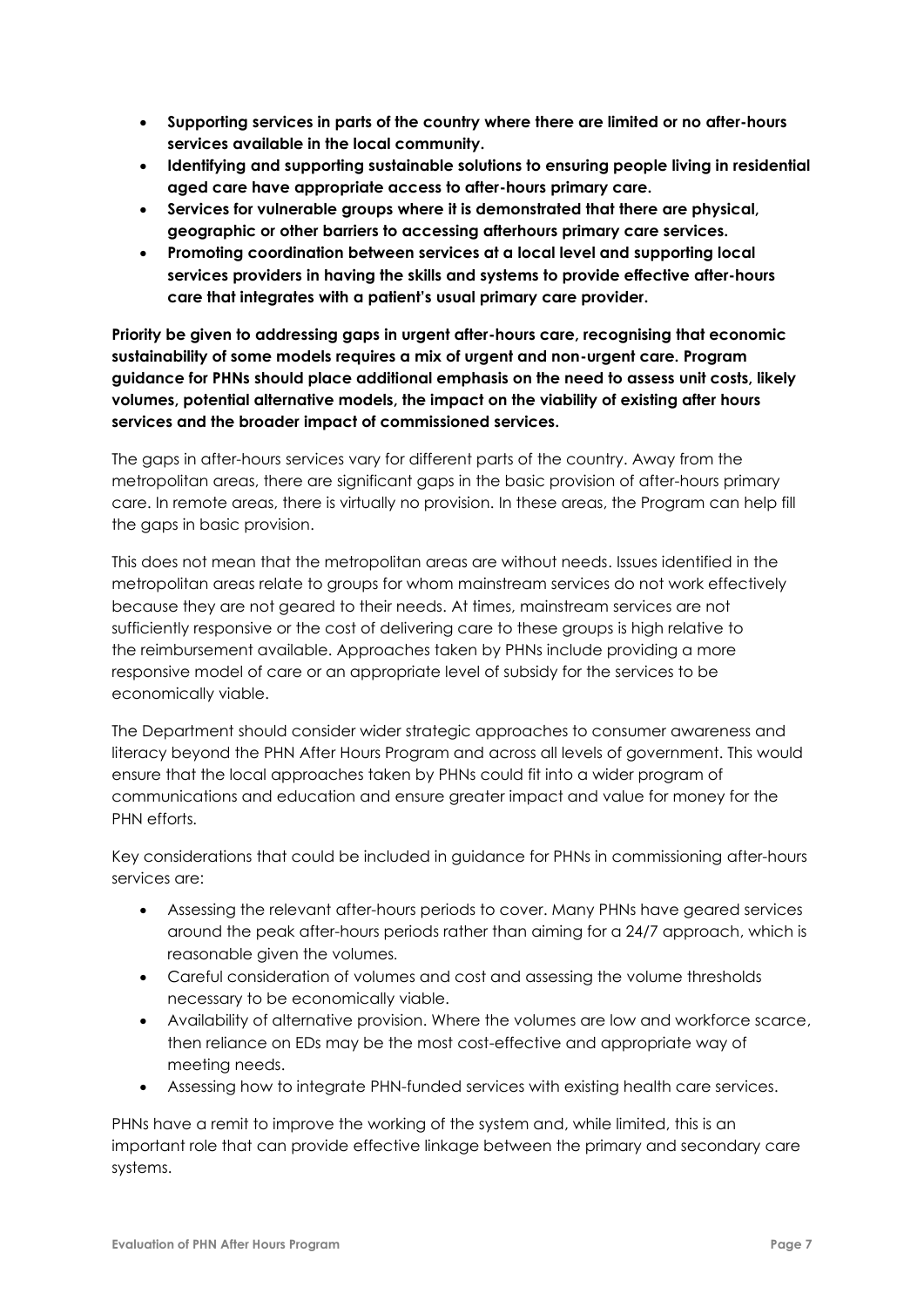## <span id="page-10-0"></span>Co-develop regional after-hours plans

*Recommendation 4:* **PHNs co-develop an after-hours primary care plan with local primary care and hospital service providers. This should include effective engagement with local GPs and primary care providers, local hospital networks and consumers. The plan should address the broader system of after-hours care and access to primary care more generally, identifying priorities for existing and planned services.**

The needs assessment and co-design processes were mixed across the PHNs. In some areas there was very effective joint work with the local health districts and with GPs, while in others this was less effective.

There are challenges in planning given the diverse range of stakeholders and localities and, in some cases, lack of geographical alignment between the PHN and local hospital networks. However, we have found that the PHN After Hours Program works best when it is built on strong local relationships that include all relevant government and non-government sectors and health care consumers. Success factors appear to be:

- Relevant stakeholders are actively engaged in developing and 'signing-off' on the plan.
- The plan addresses the broader system of after-hours care, not just the primary care aspects of after-hours care.
- The plan is local some PHNs cover a diverse range of localities and different plans may be required for several localities within their catchments.

### <span id="page-10-1"></span>Enable greater flexibility

*Recommendation 5:* **PHNs should be encouraged to explore opportunities for program funds to be pooled with other funding sources where there is evidence that pooled funding represents an effective way to achieve program objectives. Increased flexibility in commissioning and tendering processes should be explored to enable greater diversity in provider involvement, especially in areas where the provider market is relatively weak. Methods for reporting on outputs and outcomes for initiatives involving pooled funding should be developed***.* 

Some of the most successful program initiatives were those that made use of mainstream or other funding and alternative sources of funds. Several initiatives supported through the program were sufficiently successful that local hospital networks took over funding.

Challenges in providing adequate after-hours primary care in non-metropolitan communities require creative and innovative service solutions, particularly in remote communities. The service provider landscape is often 'thin', and options limited, and hence the best use needs to be made of the available workforce and resources.

In these circumstances, the program should be sufficiently flexible to allow funds to be pooled across programs and other funding sources, without the creation of burdensome accountability mechanisms. Accountability remains important for these types of initiatives, but the focus should be on outputs delivered and outcomes achieved, reflecting how the initiative contributed to after-hours access.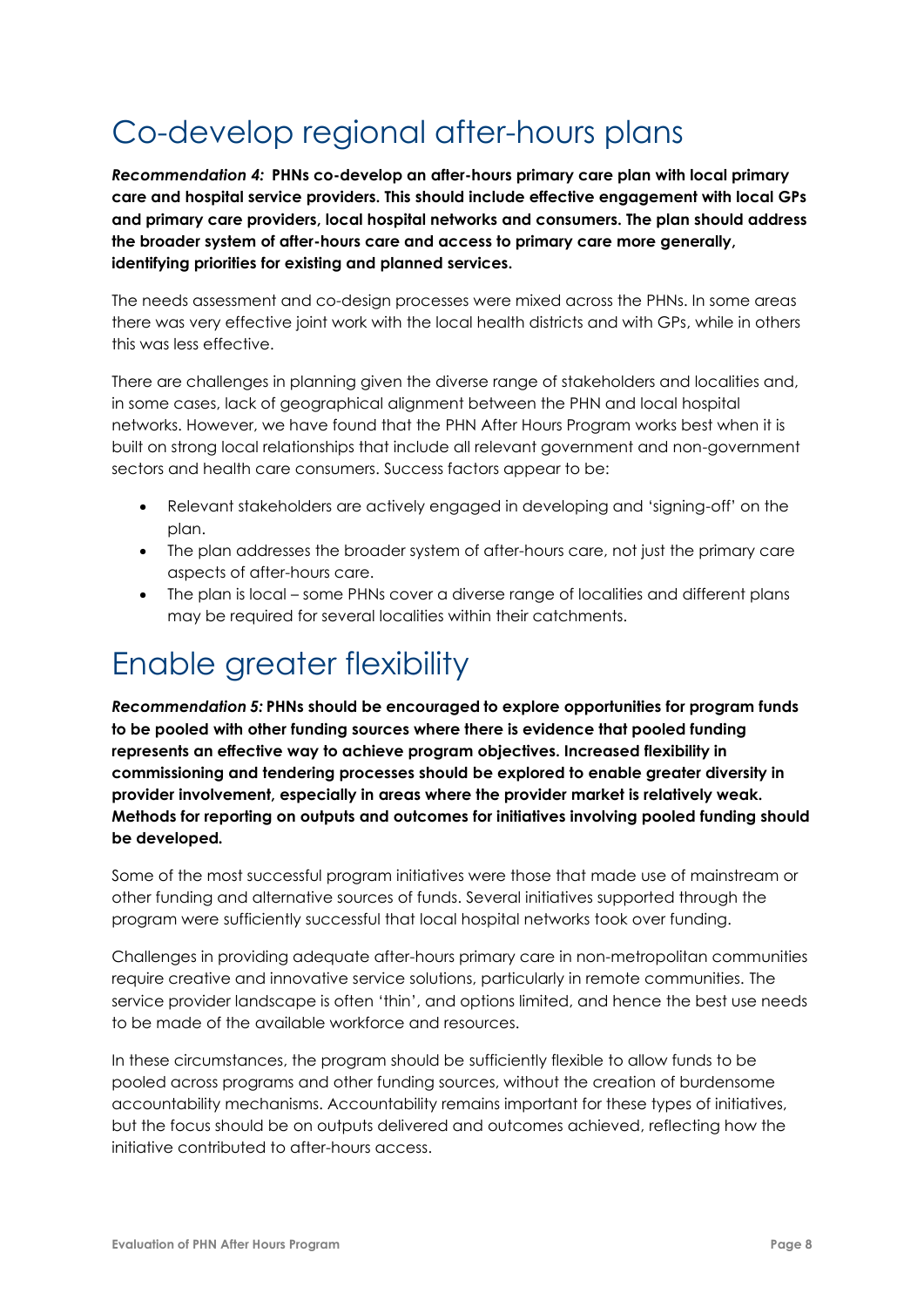### <span id="page-11-0"></span>Target funding to those areas with poor afterhours provision

*Recommendation 6:* **Selected components of the formula used by the Department to allocate program funding to PHNs be recalibrated, specifically related to age and MMM categories.** 

**The Department consider a threshold level of funding below which program funding and associated processes are managed under PHN Core Funding. PHNs to which arrangement apply would retain their responsibilities within the after-hour sphere but have greater flexibility in the use of funds.** 

#### **Over five years the Department transition allocations for Hunter New England and Central Coast PHN and Primary Health Tasmania to the level indicated by the Program funding formula.**

Allocations to PHNs from the after-hours primary health care program funding reflect the size of the population and account for differences in population needs. The current formula included weights for age, rurality and socio-economic status. Components of this formula could be refined as described in this report. Across the program, there is a case for a greater degree of targeting, especially to better account for socio-economic disadvantage and the presence of vulnerable population groups.

There is evidence that some PHNs struggle to identify suitable funding opportunities and this was coupled with an aspiration to use funding more flexibly. PHNs in areas of greatest need generally felt they could effectively use additional funding. Under a more targeted formula, allocations for some PHNs may be too small to justify the effort associated with managing the program, including needs assessment, separate approval processes, and specific programlevel activities. A threshold of funding could be introduced, below which funding available under the program is be rolled into and managed through the PHN Core Funding, rather than the PHN After Hours Program.

### <span id="page-11-1"></span>Stabilise funding, create longer approval cycles

*Recommendation 7***: In relation to the funding cycles and approval processes, the Department of Health should:**

- **Establish a 3-year rolling funding cycle for the After Hours Program**.
- **Allow approval of activities within an Activity Work Plan for up to three years**.
- **Implement a cycle for submission and approval of Activity Work Plans prior to the commencement of a financial year**.
- **Require after hours needs assessments to be conducted as part of the wider PHN needs assessment process and refreshed on a rolling 2 to 3 year basis.**

New services usually take time to be approved and established. It can also take time for the service to be embedded into the local service context and for consumers to become aware of options. Services often require funding stability to attract quality providers and ensure sustainability.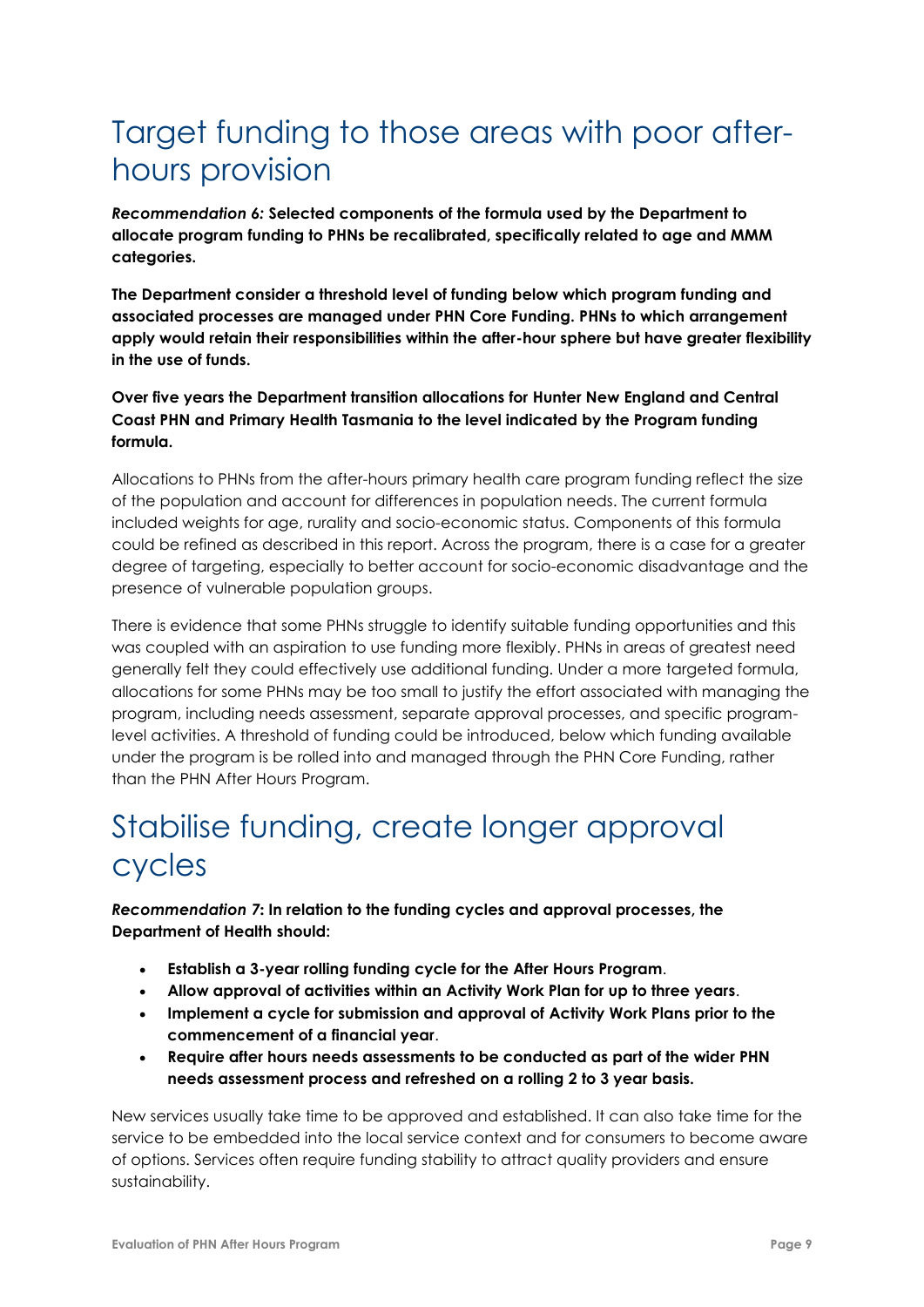Since 2015–16, the PHN After Hours Program has been managed through 2-year budget allocations to PHNs, with annually approval cycles for Activity Work Plans. Timeframes have often meant approval of budgets for commissioned services occur well into the financial year. Late approvals and short funding cycles seriously compromise the potential effectiveness of commissioned services.

The program would operate more effectively with:

- Program-level budget allocations to PHNs communicated on a 3-year rolling cycle.
- Capacity to approve some activities identified within an Activity Work Plans for up to 3 years within this cycle – 3-year approvals may not be desirable or appropriate for all activities.
- Submission of Activity Work Plans several months before the commencement of the financial year with approval prior to the commencement of the financial year.
- Needs assessment for after-hours services brought together with wider needs assessment and as part of a broader primary care planning process.

### <span id="page-12-0"></span>Appropriate promotion of commissioned services

#### *Recommendation 8:* **The Department of Health provide guidance for PHNs on implementing appropriate strategies to raise awareness of and promote after hours options including commissioned services***.*

The [MBS Review](https://www1.health.gov.au/internet/main/publishing.nsf/Content/mbsr-report-primary-care-services) found advertising by medical deputising services resulted in increased demand for services based on patient convenience rather than urgent need. The review resulted in restrictions governing advertising by medical deputising services, general practices and other regulated health services. There is evidence from the evaluation that the perceived or actual restrictions on such advertising are limiting public awareness of services commissioned by the PHN to meet gaps in after-hours care. The case studies also identified concerns that medical deputising and other services may be inappropriately increasing demand for after-hours services. There is clearly a tension between raising awareness of services for people in need of urgent care and encouraging uptake of inappropriate or unnecessary care. Lack of awareness can lead to unmet need but ready access to services may lead to overuse of these services with consequent implications for the public purse. While this evaluation does not recommend changes to the advertising restrictions on regulated health services, the Department could provide further support to PHNs to ensure they have a good understanding of what they are able to do to promote and raise awareness of after-hours services.

### <span id="page-12-1"></span>Improve planning and accountability through better data

*Recommendation 9***: Review the accountability arrangements and develop a process for ensuring that PHNs have robust monitoring and performance reporting in place for the commissioned activities. The Department of Health should establish an after-hours minimum data set that captures occasions of service for all funded services.**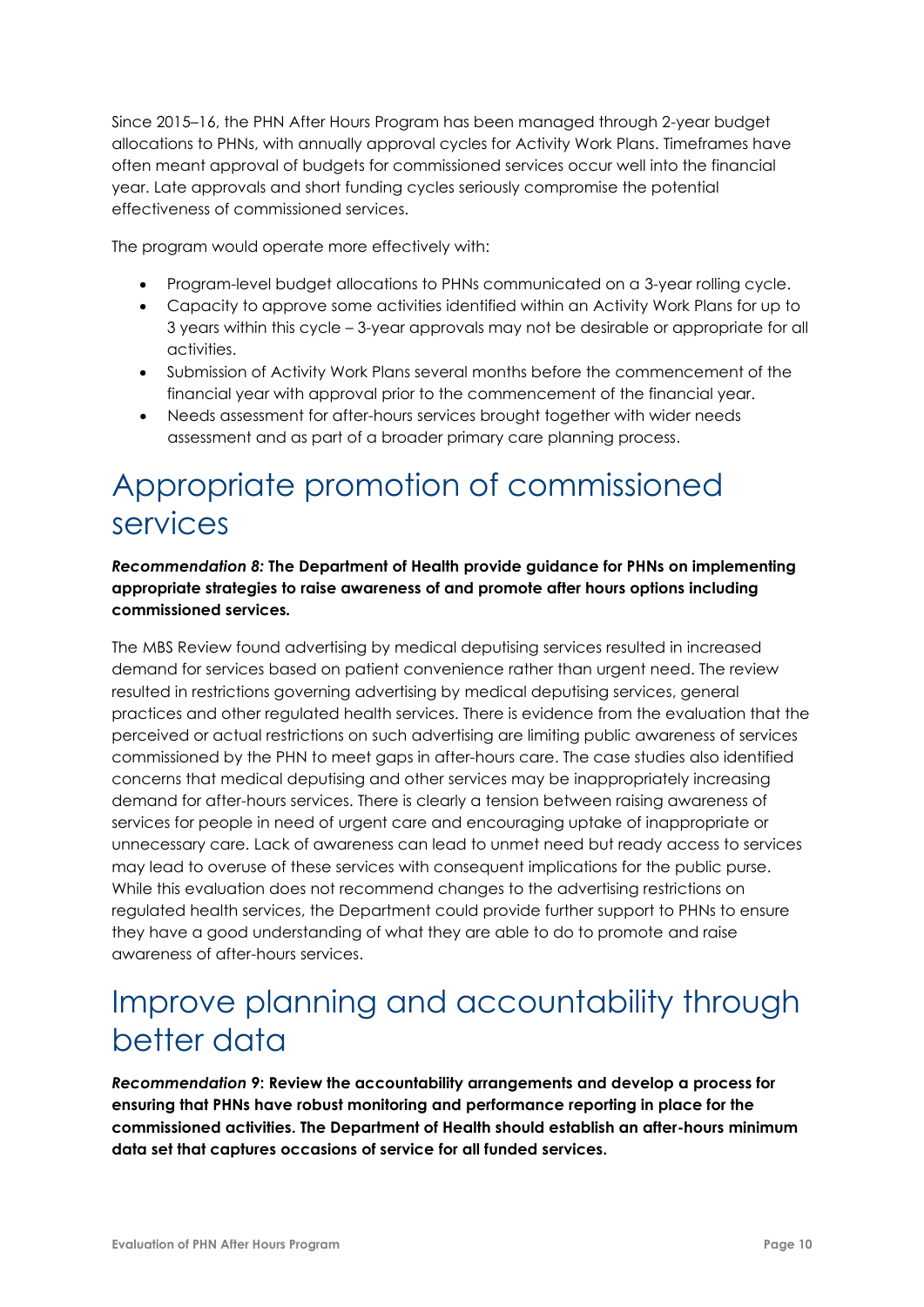*Recommendation 10:* **To assist PHNs in conducting their needs assessments, the Department of Health should work with AIHW and states and territories to review the arrangements for access to data. This should include exploring ways to establish consistent and robust ways of ensuring PHNs have access to timely, accurate and geographically disaggregated data relating to MBS (including after-hours items), PIP, ED and potentially preventable hospitalisations.**

#### *Accountability*

The current reporting requirements primarily concern financial commitments and expenditure. There are few requirements to demonstrate delivery of planned and agreed activities. The diversity of activities makes a standard reporting format more complicated to achieve, but it is important that PHNs can demonstrate that effective reporting and monitoring arrangements are in place.

Establishing a minimum dataset would provide an opportunity to standardise output and outcome measures. There are several ways in which improved information flows could be created within the program to aid planning and evaluation and promote accountability. Creating a common vocabulary and guidance for describing activities supported under the program is one way. For example, PHNs have adopted many ways of defining activities, some of which bundle a diverse set of activities. Guidance could be provided to determine appropriate ways to define an activity for the Activity Work Plans and for reporting purposes.

#### *Data for monitoring and needs assessment*

High-quality and timely data are critical for needs assessment, monitoring, and evaluating effectiveness and outcomes. PHNs report that the data available to them is often insufficiently timely, or granular, especially at a geographical level but also in relation to patient characteristics.

Key data include MBS items covering both in and after hours, PIP data coverage and levels, and ED and potentially preventable hospitalisation data.

Additional strategies to improve planning for after-hours services include:

- Identifying with the AIHW opportunities to better use existing data sources to provide a better understanding of how local after-hours services are functioning. This includes expanding on analyses of data at the SA3 level and potentially smaller geographical levels and exploring opportunities for reporting on data that links MBS and ED care.
- Exploring with the AIHW, states and territories, and other stakeholders the opportunity to regularly survey a sample of low-urgency patients attending EDs to obtain information on the pathways they followed prior to arriving at the ED, the reasons for attendance, and knowledge and acceptability of alternative services.

### <span id="page-13-0"></span>Share and learn

*Recommendation 11***: PHN Chief Executive Officers and the Department of Health should consider mechanisms to facilitate greater sharing and learning between PHNs about after hours. This needs to operate at a level below senior management and should allow contract managers and other staff to be able to engage with each other.**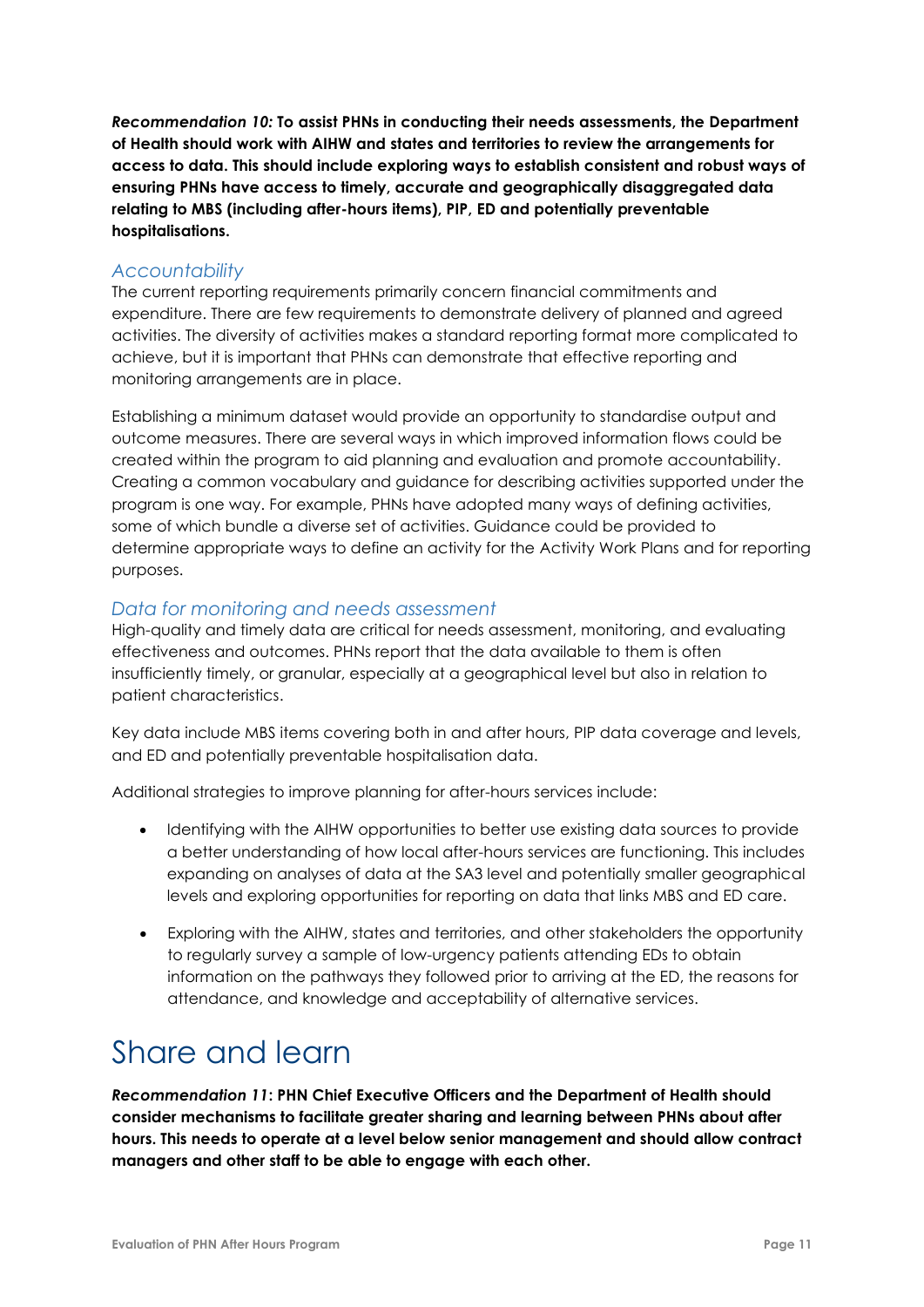PHNs have established informal processes for sharing information about their strategies and initiatives between each other but these are ad hoc. PHN staff were often unaware of projects and initiatives in other PHNs. Where PHNs have successfully commissioned effective models of care, there should be greater opportunities for these approaches to be shared. Similarly, sharing experiences of activities that were less successful can be effective and lead to greater spread of knowledge and best practice.

### <span id="page-14-0"></span>Promote the program

#### *Recommendation 12***: The Department of Health should consider methods of providing information about the program and promoting or showcasing the PHN After Hours Program activities.**

There is limited awareness of the PHN After Hours Program both among national bodies and stakeholders and also locally. Very little information can be found on the Department of Health website about the program. PHNs generally have good websites and provide information about the program but there is little national-level information about the program. The benefits of promoting the program are three-fold:

- 1. Improves national stakeholder awareness of the program and provides a fuller picture of the extent of central support for after-hours services.
- 2. This in turn helps to leverage local stakeholder awareness, engagement and buy-in.
- 3. Supports wider government requirements relating to transparency and accountability.

### <span id="page-14-1"></span>Summary of other options

The Department can consider a range of options for the future of the After Hours Program. The aims and objectives of the Program are still relevant and the gaps in services and needs remain evident across the PHNs. Some PHNs are less committed to the future of the program, but this is not because they feel that effective, efficient and accessible after-hours care is in place. Rather, they have concerns about whether the Program should operate as a standalone program instead of being integrated into the other programs.

The program could be discontinued if there were other mechanisms in place to meet the gaps in after-hours provision. The evidence presented above suggests that they are unlikely to be met within the context of the current arrangements and no other agencies are charged with working at a system level to address these issues. Some of the most acute service gaps are in the remote and outer regional areas where there are systemic issues that need to be tackled. PHNs working alongside states/territories and other organisations can make a difference through coordination, joint planning activities and system-wide activities.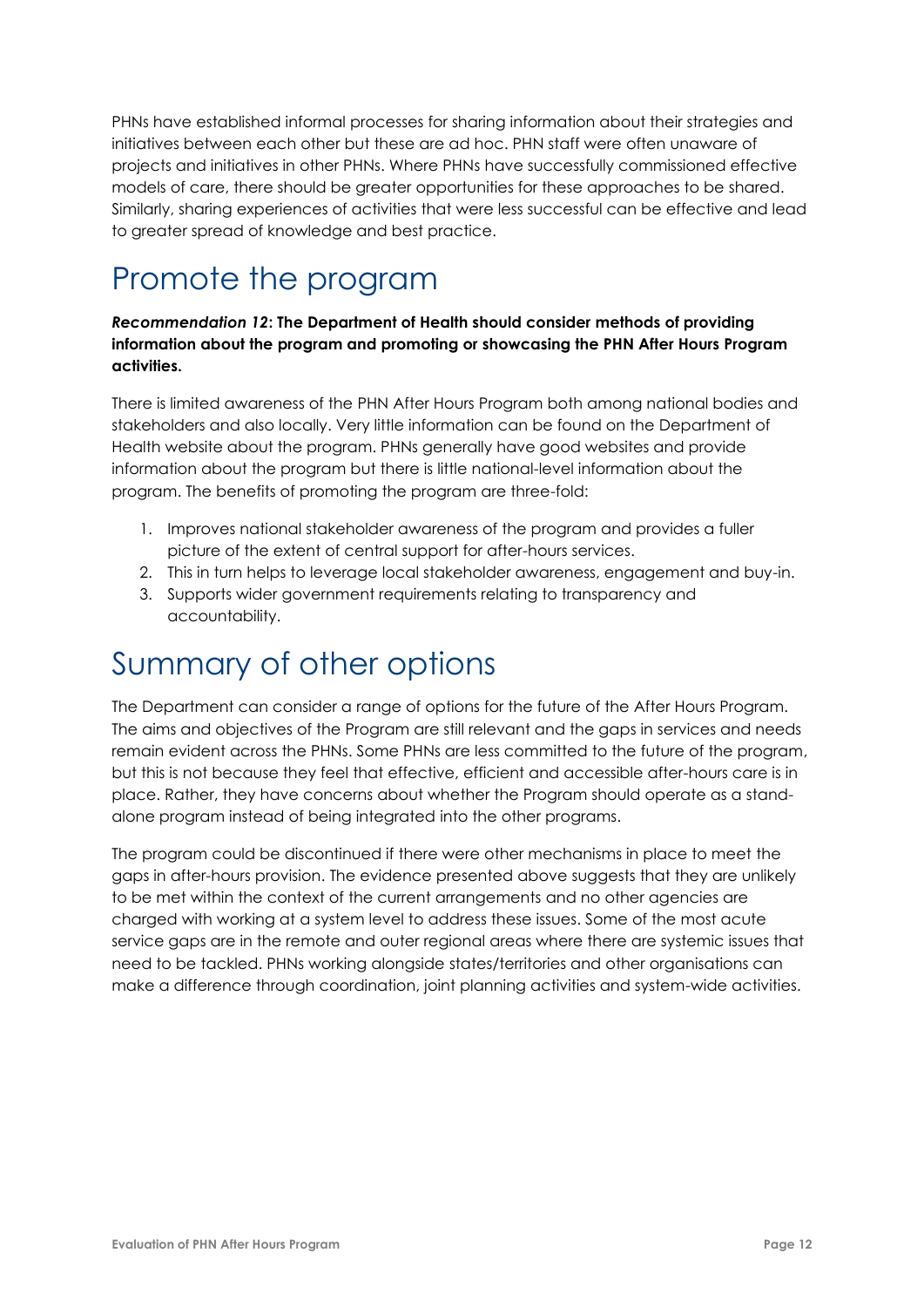## <span id="page-15-0"></span>1. Evaluation of PHN After Hours Program

### Structure of report

The report is organised into four volumes:

- Volume 1 (this document) summarises the key findings of the evaluation.
- Volume 2 is the main evaluation report. It describes the background and context and considers the overall after-hours landscape within which the PHN After Hours Program operates. It presents the evaluation findings backed up by quantitative and qualitative data.
- Volume 3 presents the eight case studies conducted for this review.
- Volume 4 describes the evaluation methods and includes supplementary analysis of data.

### <span id="page-15-1"></span>Purpose of the evaluation

The Department of Health commissioned Health Policy Analysis (HPA) to evaluate the PHN After Hours Program. Conducted between October 2019 and November 2020, the evaluation aimed to assess how well the program is being delivered and whether it continues to be the right response in the current context. The evaluation looked at the extent to which:

- PHNs achieved the objectives of the program
- the program is value for money
- data indicate the successes or lessons learned.

### <span id="page-15-2"></span>The context – after-hours services

The Commonwealth Department of Health defines after-hours primary health care as "*accessible and effective primary health care for people whose health condition cannot wait for treatment until regular primary health care services are next available*" (Department of Health, 2015). In practice, this means services delivered to patients in the time periods specified by the after-hours MBS items of service, typically evenings, overnight and parts of the daytime at weekends. For reimbursement purposes the after-hours period is divided between *sociable hours* and *unsociable hours*.

GPs are increasingly unwilling to provide a fully comprehensive after-hours service. Other services, such as pharmacies, also choose not to open beyond core hours because it is not economically sustainable. Consequently, consumers find it harder to access after-hours care, particularly where primary care services are already more limited in normal hours, such as in rural and remote areas. The limited availability of services after hours can lead to the potentially inappropriate use of EDs and other urgent-care services.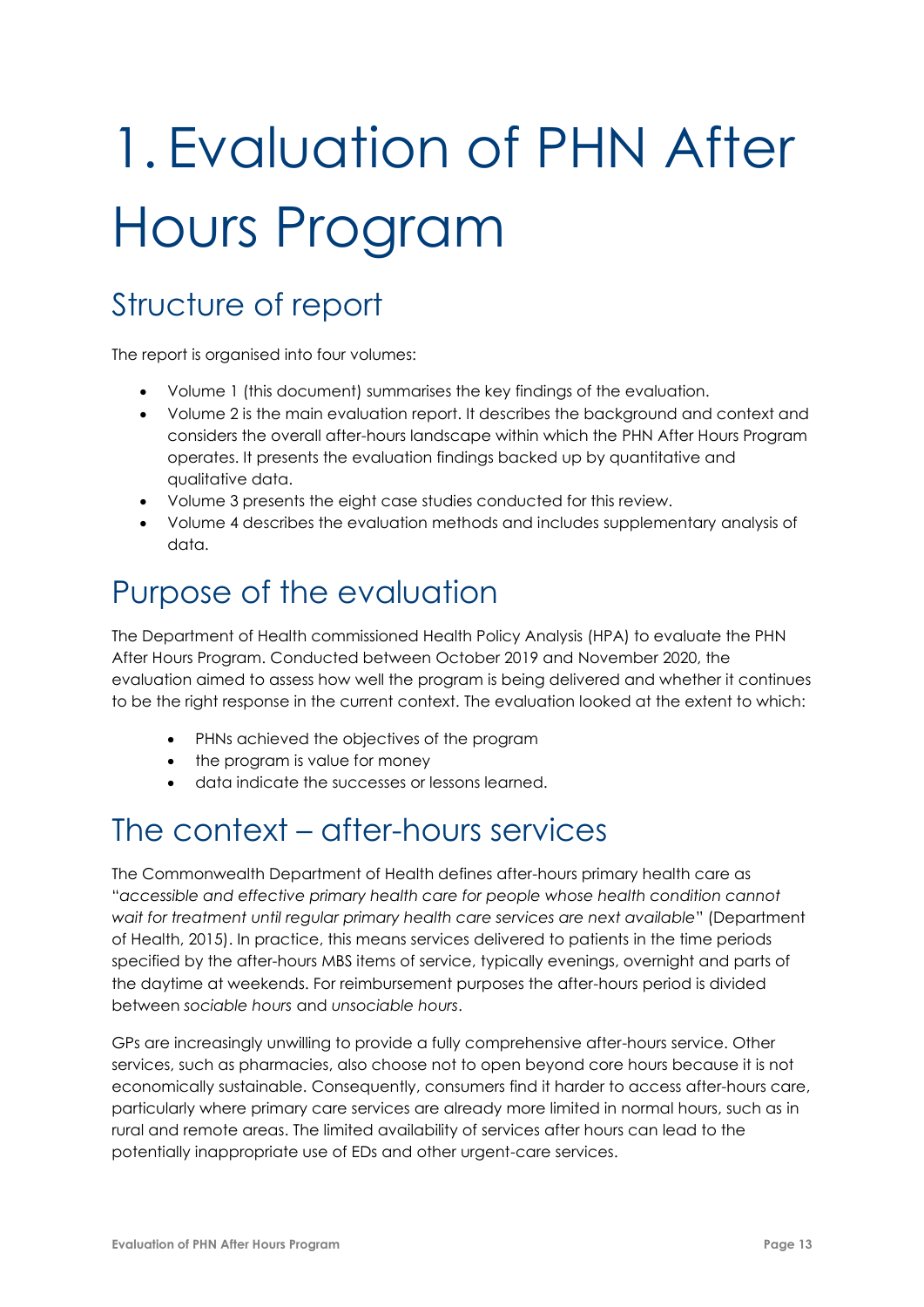However, from a consumer perspective, public hospital EDs are a visible and trusted destination for seeking urgent after-hours care. They are always open, have imaging and pathology available, and provide care at no additional cost to consumers. A challenge for governments is to increase the provision of after-hours services, encourage use of the most appropriate service for each health issue, ensure equitable access for different areas and for all consumer groups, and ensure these services are provided efficiently. As urgent-care needs range from minor to life-threatening, clear routes of escalation are required throughout the system.

### <span id="page-16-0"></span>Current after-hours service provision

[Table 1](#page-16-1) summarises existing after-hours services in Australia and their limitations in meeting after-hours care needs.

<span id="page-16-1"></span>

| <b>Service</b>                                                       | <b>Nature of provision</b>                                                                                                          | <b>Limitations in meeting</b>                                                                                                                                                                                                                                                                                                 |
|----------------------------------------------------------------------|-------------------------------------------------------------------------------------------------------------------------------------|-------------------------------------------------------------------------------------------------------------------------------------------------------------------------------------------------------------------------------------------------------------------------------------------------------------------------------|
|                                                                      |                                                                                                                                     | after-hours care needs                                                                                                                                                                                                                                                                                                        |
| <b>MBS after-hours items</b>                                         | Higher rebates for after<br>hours to improve<br>availability of services                                                            | • Lower take-up in certain localities:<br>Benefits levels may not be sufficient<br>$\circ$<br>to cover higher costs due to scale<br>Lower supply or absence of primary<br>$\circ$<br>care workforce available<br>Willingness of GPs to work after hours<br>$\circ$<br>• Cost to consumers if services are not bulk<br>billed. |
| <b>MBS telehealth items</b>                                          | Improve availability of<br>services by providing<br>alternative to face-to-<br>face service                                         | • Availability of technology and reliance<br>on internet.<br>• Some conditions may not be<br>appropriately dealt with through<br>telehealth and result in an extra step.                                                                                                                                                      |
| <b>Practice Incentive</b><br>Program (PIP) After Hours<br>Incentive. | Improve availability of<br>services by providing<br>incentives to provide or<br>co-ordinate care                                    | • Funding may not be sufficient to<br>incentivise practices to provide after-<br>hours care.<br>· In certain localities, contracted providers<br>for after hours (medical deputising<br>services/GP cooperatives) may not exist<br>· Does not guarantee full after-hours<br>coverage.<br>• Criteria may be too demanding.     |
| <b>GP</b> cooperatives                                               | Improve availability of<br>services by providing an<br>after-hours roster                                                           | • Limited coverage.<br>• Cost if not bulk billed.<br>• Declining interest/availability of GPs to<br>participate.                                                                                                                                                                                                              |
| <b>Medical deputising</b><br>services                                | Improve availability of<br>services providing GP<br>service after hours under<br><b>MBS</b>                                         | • Require sufficient volume to make the<br>service economically viable, so coverage<br>is mainly in metropolitan areas.                                                                                                                                                                                                       |
| <b>Healthdirect</b>                                                  | Provides information and<br>advice to callers on their<br>health needs and options<br>for access to after-hours<br>care.            | • Different arrangements in different<br>states/territories makes consumer<br>awareness more difficult.<br>• Perception among some stakeholders<br>that the service may be risk averse and<br>increase rather than manage demand.                                                                                             |
| <b>National Directory of</b><br><b>Services</b>                      | Provides information<br>about local services and<br>opening times to increase<br>consumer awareness and<br>help navigate the system | • Consumer awareness of directory may<br>be limited.<br>• Reliance on service providers and others<br>to keep the information up-to-date.                                                                                                                                                                                     |

#### **Table 1 – After-hours services and their limitations**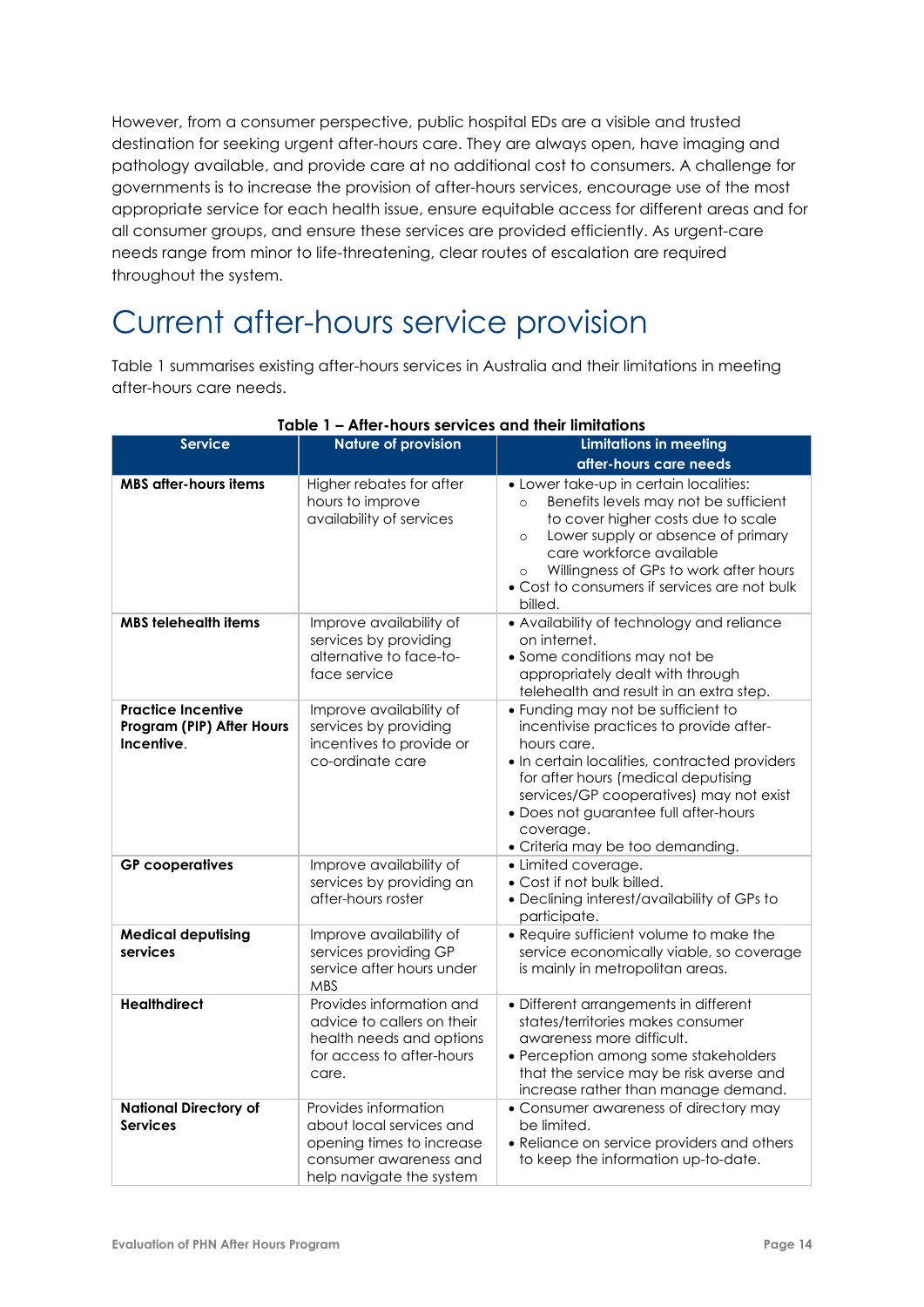| <b>Service</b>                                                       | <b>Nature of provision</b>                                                                             | Limitations in meeting<br>after-hours care needs                                                                                |
|----------------------------------------------------------------------|--------------------------------------------------------------------------------------------------------|---------------------------------------------------------------------------------------------------------------------------------|
| State and territory<br>initiatives, including<br>urgent-care centres | Provide range of services<br>to improve availability,<br>reduce demand and<br>reduce cost to consumers | • Contributes to the diversity of services but<br>leads to greater complexity for<br>consumers.                                 |
| Private sector providers<br>operating outside of MBS                 | After hours clinics,<br>telephone advice and<br>telehealth                                             | • Contributes to the diversity of services<br>provided, leading to greater complexity<br>for consumers.<br>• Cost to consumers. |

### <span id="page-17-0"></span>International landscape

Australia and other countries are looking to improve after-hours primary care. Most countries seek a balance between the public's expectations about service availability, health care professionals' need for a work/life balance and governments' aims to provide appropriate but efficient services. The main focus for governments relates to strengthening service capacity and developing integrated and collaborative systems to secure appropriate access and triage, and to guide patients' journey and manage demand. Key findings from a rapid review of the literature relating to after-hours arrangements internationally are:

- Many OECD countries **require primary care providers to actively participate in afterhours care**. In some countries this is a requirement for professional registration.
- Regional **collaboration of GPs has helped build service capacity**, manage the level of participation by GPs and maintain a degree of continuity of care.
- Regional systems of demand management have developed, such as GP collaboratives **providing integrated regional service systems**, including telephone triage and seamless links to direct the full range of care provision (e.g. telehealth, clinics, home visits).
- **GP gatekeeping to after-hours care** is stronger in some OECD countries, with people seeking after-hours care required to call the regional nurse/GP triage service before accessing services, including EDs.
- **Co-location and integration of after-hours primary care** is being explored in some countries, including **GP-led triage at ED** and **co-located after-hours GP clinics** and **integrated emergency/urgent-care triage** processes.
- Expansion of **telehealth and virtual care**, where digital technology is being used to integrate e-health (including point of care testing, e-prescribing, electronic health records) and traditional face-to-face GP services.

### <span id="page-17-1"></span>Challenges with after-hours primary health provision

The current landscape of after-hours primary health provision presents a number of challenges to ensure that services are appropriate and support quality and continuity of care for consumers. These include:

• gaps in provision across the country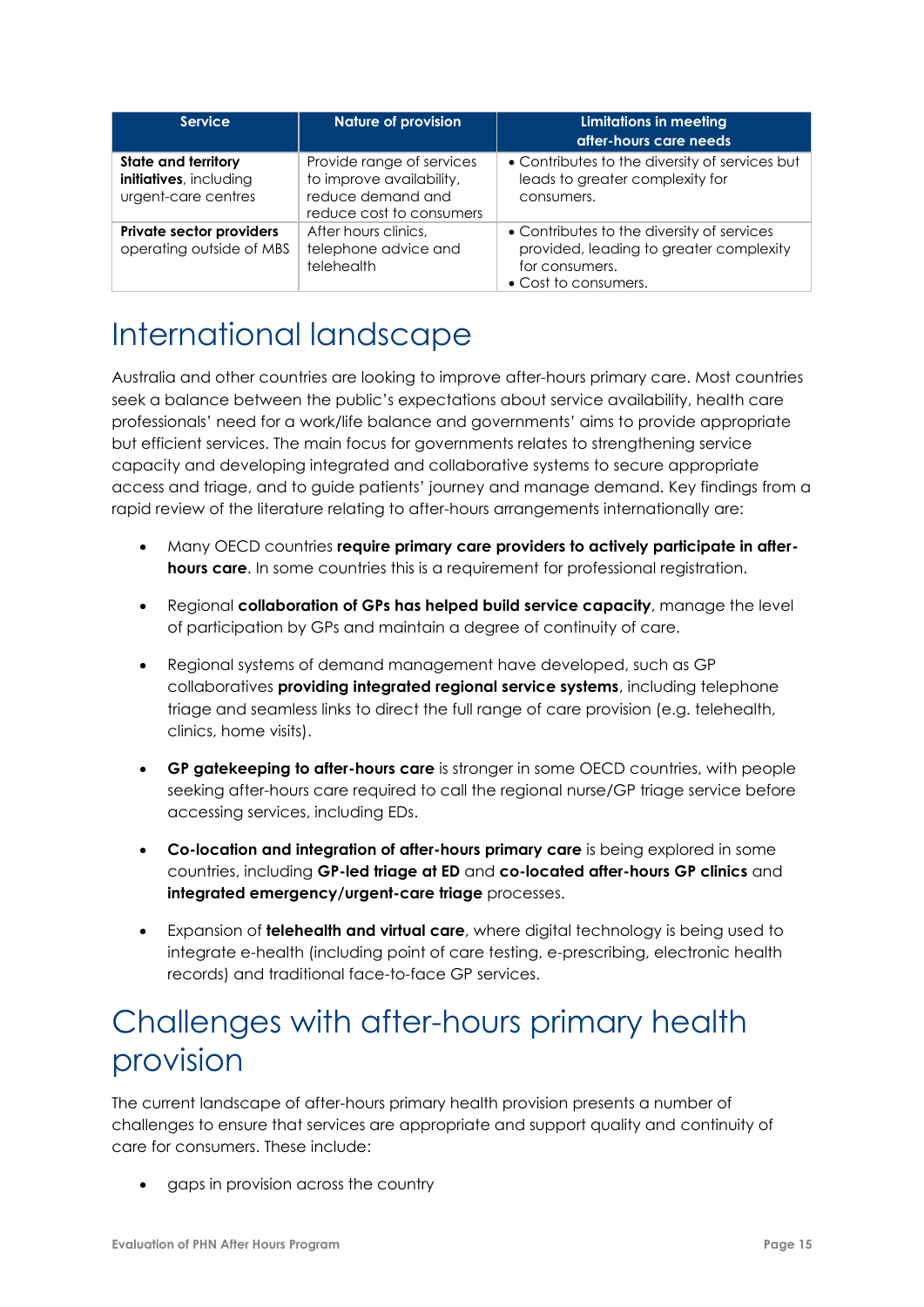- the need for clear information for consumers about where and how to access services
- lack of clarity and transparency about the cost of alternative services
- lack of low- or no-cost provision in some areas
- workforce shortages in rural and remote areas
- difficulties in accessing in-hours care leading to unmet need or potential exacerbation in the after-hours period
- lack of an agreed national after-hours primary care strategy and framework.

### <span id="page-18-0"></span>The PHN After Hours Program

The Commonwealth Government established the PHN After Hours Program in 2015 following the recommendation of the Jackson review, that:

Primary Health Networks (PHNs) [should] receive funding to work with key local after-hours stakeholders … to plan, coordinate and support population-based after-hours health services. Their focus should be on gaps in after-hours service provision, vulnerable groups and service integration.(Jackson (2014))

The broad objectives of the program are to:

- 1. Increase the efficiency and effectiveness of after-hours primary health care for patients, particularly those with limited access to health services.
- 2. Improve access to after-hours primary health care through effective planning, coordination and support for population-based after-hours primary health care.
- 3. Improve the availability of after-hours GP services through working collaboratively.

The priority areas identified for the program include:

- access to after-hours GP services
- residential aged care facilities
- rural and remote locations
- services supported and delivered by pharmacies and allied health services
- disadvantaged groups, including palliative care and house-bound aged patients
- information sharing, health literacy, data collection and electronic health mechanisms.

The principal purpose of the PHN After Hours Program is to address gaps in access and also address system-level improvement, to enhance the capacity, efficiency and effectiveness of services after hours.

### <span id="page-18-1"></span>Key issues identified during the evaluation

Interviews were conducted with 29 Primary Health Networks and a broad range of stakeholders along with a review of associated documentation. The following key issues and themes emerged.

- 1. Clarity around objectives of the program
- 2. Maturation of approaches since 2015
- 3. Approach to needs assessment
- 4. Interaction with local health networks, ambulance services and state/territory health planning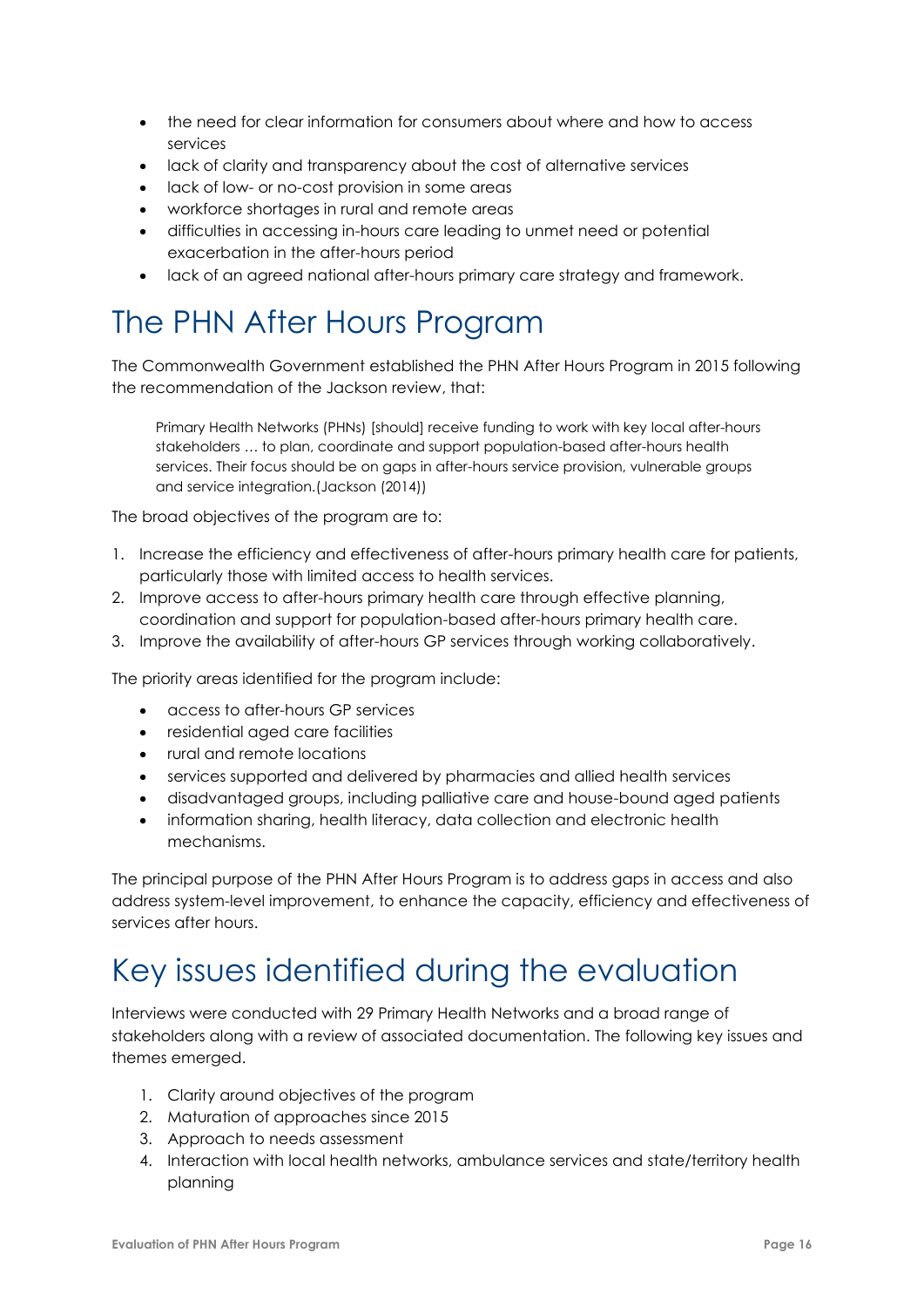- 5. Effect of GP workforce availability
- 6. Integration with Healthdirect, other telephone triage services and after-hours home visit services
- 7. Flexibility and alignment with other PHN funding schedules
- 8. Access to data and data analytic capabilities
- 9. Funding cycles, approval timelines and sustainability
- 10. Balancing support of existing services, commissioning and innovation
- 11. Health literacy and consumer access to information
- 12. Evaluation and assessing impact.

These issues are referred to in the findings and recommendations section of this summary report and discussed in more detail in the main report.

### <span id="page-19-0"></span>How has the program been implemented?

PHNs undertake needs assessment and collaborative processes to determine priorities for the program. The commissioning processes reflect local circumstances and availability of services. Some PHNs are commissioning services inherited from the Medicare Locals.

The contexts within which PHNs are working are highly variable but there are some common themes across PHNs mainly related to the vibrancy of the local primary care market. This is often highly dependent on the level of demand in an area and, on the supply side, the ease with which GPs and others are attracted to work in particular locations. Where the market is not functioning as effectively, the gaps in provision are more marked and the challenges are often less manageable. These circumstances tend to be much more prominent in rural and remote parts of the country.

There are general patterns that emerge in the nature of the services commissioned. Metropolitan areas tend to focus more on services for vulnerable groups and mental health needs. In more rural and remote areas, the focus was more on supporting basic primary care services across the whole population as well as initiatives that were focused on developing capacity and capability of the system. Activities that provided mental health services and those to support aged care were prevalent across all areas, especially inner regional areas. Most PHNs undertake consumer awareness and health literacy activities. Two of the PHNs – Hunter New England and Central Coast, and Primary Health Tasmania – have funded their own telephone triage services, which also provide a link to GP services.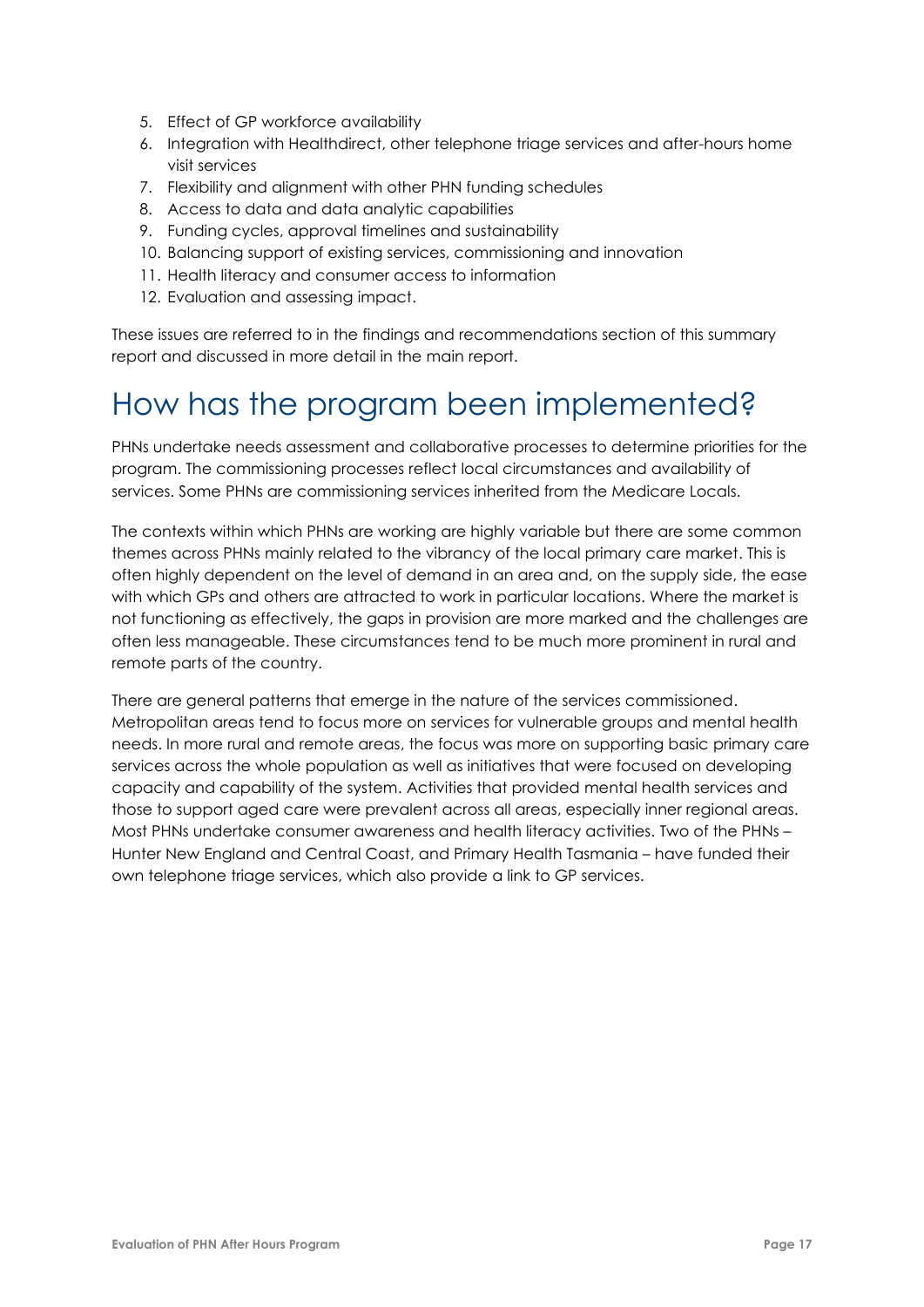## <span id="page-20-0"></span>2. Evaluation findings

### <span id="page-20-1"></span>The program overall

- 1. The PHN After Hours Program is aligned with national policy goals to support accessible and effective primary health care for all Australians and provides a flexible way of tackling local issues. However, the program does not enable PHNs to address some of the underlying issues such as workforce supply and access to primary care services more generally.
- 2. Many stakeholders, including PHNs, considered there was a lack of clarity about the purpose of the program. Steps to clarify the program's purpose and guidance on implementation could help decision-making across different aspects of the program.
- 3. There is a lack of awareness of the program among national stakeholders and also among many local stakeholders interviewed.
- 4. The context within which PHNs are operating is important in understanding the approach PHNs have taken to the program. There are system-wide challenges driven by the pattern of supply and population needs that influence after-hours models.

### <span id="page-20-2"></span>Program implementation and delivery

This set of findings focuses on how the PHNs identified the gaps and needs for after-hours services, how they designed and implemented these service models, and which models have been implemented well and which have not been implemented well.

- 5. PHNs make use of a range of data sources to conduct their needs assessment. The level of disaggregation, timeliness and reliability of much of the standard data hampers the PHNs in their needs assessment and in their ability to assess the effects of their activities.
- 6. PHNs say engagement and consultation are important steps in needs assessment and prioritisation, but there are still 'legacy' issues to overcome, which means engagement with stakeholders is often challenging. There are systematic differences between PHNs based on their perceptions of how much priority should be given to system-level interventions.
- 7. Needs assessments have generally been conducted well. They could be more effective if they were set in the context of a system-wide plan for after-hours services.
- 8. PHNs make use of a variety of sources to determine priorities and target a wide range of health care needs, including in-hours services. This may be reflective of widely cast objectives for the program, including whether the objective was to manage demand or meet unmet demand, and the imperative to fund legacy activities. PHNs have generally moved away from grant-based or multiple projects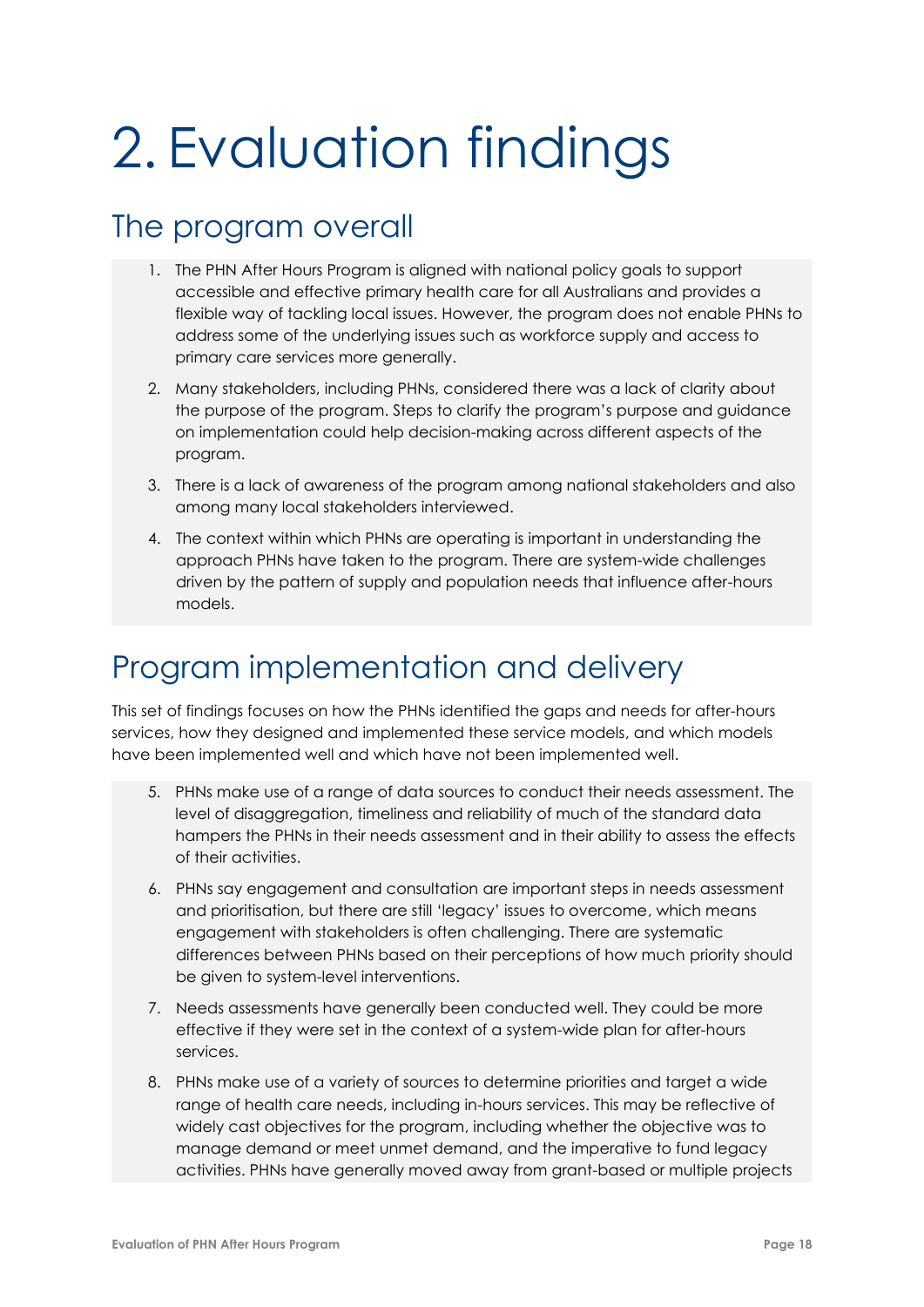to a smaller number of more strategic focused priorities (e.g. covering workforce development and strategies to improve integration).

- 9. Many PHNs have integrated the PHN After Hours Program processes with other programs. Some PHNs have sought to align the program with priorities they have set more broadly for primary health care, seeking synergies between these programs.
- 10. PHNs vary in the maturity of their commissioning approach and strategies. Some PHNs may be constrained where the service provider market is thin and where service providers are not acquainted or experienced with formal tendering processes.
- 11. PHNs recognise the importance of consultation and co-design in their commissioning processes. There is variation in the extent to which co-design principles are adopted across the whole of the commissioning cycle.
- 12. There are systematic differences in the nature of services commissioned by PHNs. These differences are dictated by the nature of the local primary health care market and the different needs of their populations.
- 13. PHNs adopted a range of strategies in delivering the program. In general, PHNs covering more rural/remote PHNs adopted strategies that were focused on tackling barriers to accessing services and supporting practices to extend their provision. Metropolitan PHNs' strategies were more concerned with vulnerable groups and providing alternatives to mainstream after-hours services. There is wide support for greater emphasis on in-hours services as a way of reducing demand for after-hours services and improving health outcomes, especially in areas where access to primary care is poor.
- 14. Implementation approaches have been variable. There are often key elements that contribute to greater success in implementation. These include making use of expert provider organisations and having local 'champions' that can support delivery of a service.

### <span id="page-21-0"></span>Impact and outcomes

This set of findings focuses on the extent to which the expected program outcomes have been achieved, what models have worked relatively well, and in what contexts and why. The findings from the statistical analysis examining the effect of the program on low urgency and potentially preventable hospitalisation are included. The findings also relate to funding issues, including how efficiently the PHNs have used their funding, whether there is a trend or ceiling for each PHN, and whether the program is delivering value for money.

- 15. The outcomes PHNs expected to achieve were mainly improved consumer satisfaction and access to care, and reduced hospital and ED use. PHNs are keen to track their progress using patient outcome measures but most are using process and output measure as part of their contract monitoring processes.
- 16. Strong relationships and multi-agency working are key ingredients to the success of the program along with good commissioning processes, appropriate service models and consumer awareness of service offerings. PHNs and commissioned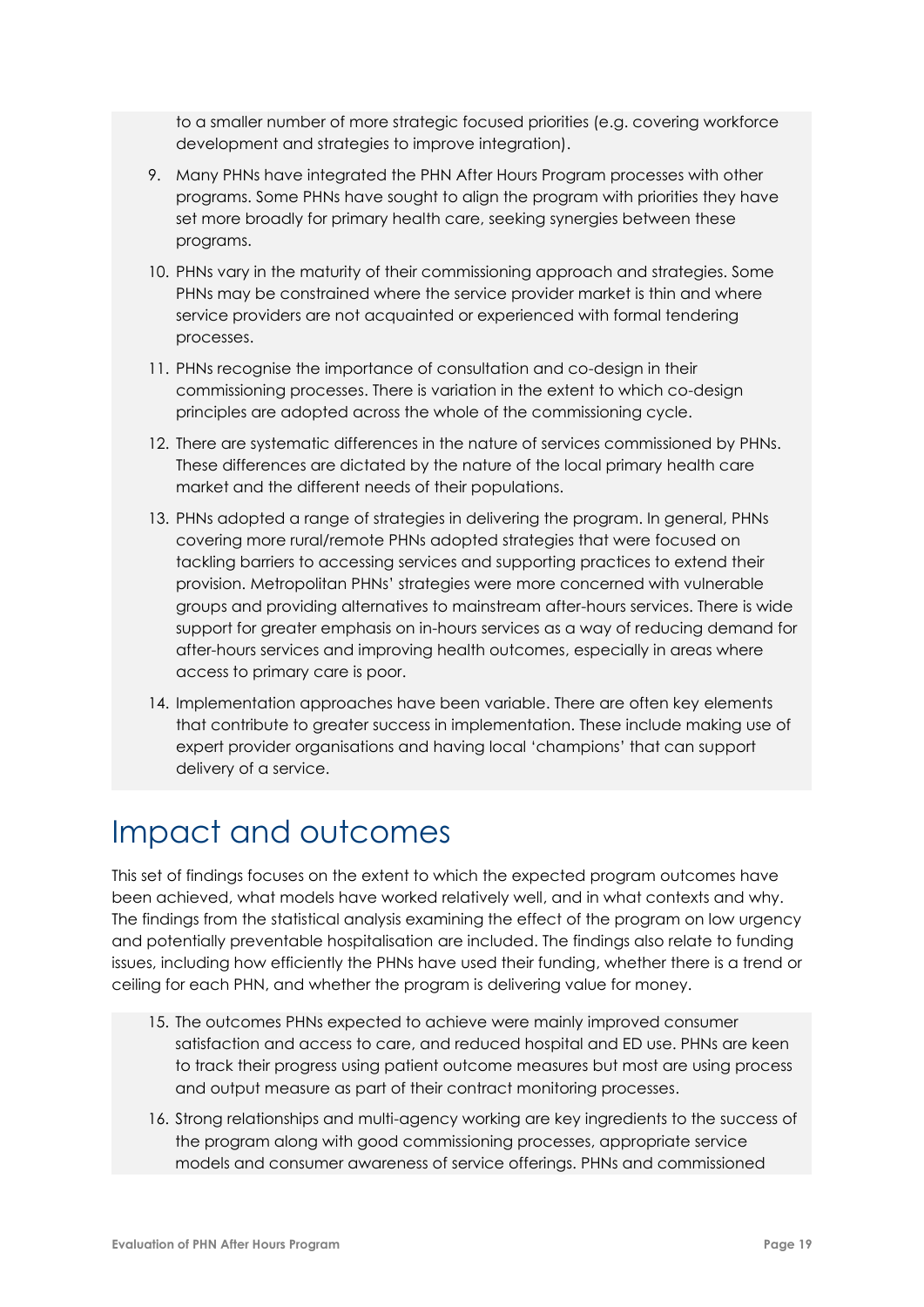providers identified continuity of staffing and the way in which the program has operated (funding cycles and approval processes) as key challenges.

- 17. PHNs are measuring outputs, not outcomes, and the impact is often unknown. PHNs are hampered in analytics capability, data, lack of national standardisation and sharing of best practice.
- 18. PHNs and stakeholders broadly regarded the commissioned activities as successful.
- 19. PHNs need access to timely and disaggregated data to assess the effects of the program. Some standardised measures of output and outcome would allow a better assessment of relative performance of PHNs and of the whole program.
- 20. MBS-supported after-hours services led to a moderate reduction in rates of low urgency after-hours ED presentations. These effects are moderated by the level of rurality and socio-economic characteristics of a region.

The introduction of new activities under the PHN After Hours Program was associated with a small decrease in the level of low urgency after-hours ED presentations. However, there is little evidence of an effect on potentially preventable hospitalisations.

- 21. Estimates of the costs of services funded under the program are highly variable. The costs are difficult to compare given the wide variety of activities and the absence of standardisation or clear measures of outputs. However, the estimates of costs and output suggest they are broadly consistent with other mainstream services operating after hours.
- 22. PHNs are concerned about the long-term sustainability of activities because of the impacts on local service providers and on vital local services.

### <span id="page-22-0"></span>Appropriateness

These findings consider to what extent funding allocated to each PHN is proportionate to after-hours needs and whether PHN models are appropriate to consumers and providers.

23. PHNs in most need are allocated proportionately greater funding. Selected components of the formula used by the Department to allocate funding could be recalibrated, specifically related to age and MMM categories.

The Department should consider a threshold level of funding below which program funding and associated processes are managed under PHN Core Funding. PHNs to which arrangement apply would retain their responsibilities within the after-hour sphere but have greater flexibility in the use of funds.

Two PHNs receive additional allocations related to specific after-hours services that have a long history of support. We suggest that over five years, the Department transition allocations for these PHNs to the level indicated by the funding formula. The transition period should provide sufficient time for the PHNs to plan for change and determine the priority these services have within their allocations, and time for the services to secure alternative sources of support.

24. Service providers were generally supportive of the models that PHNs were designing. Where these models integrate or align with existing service provisions, or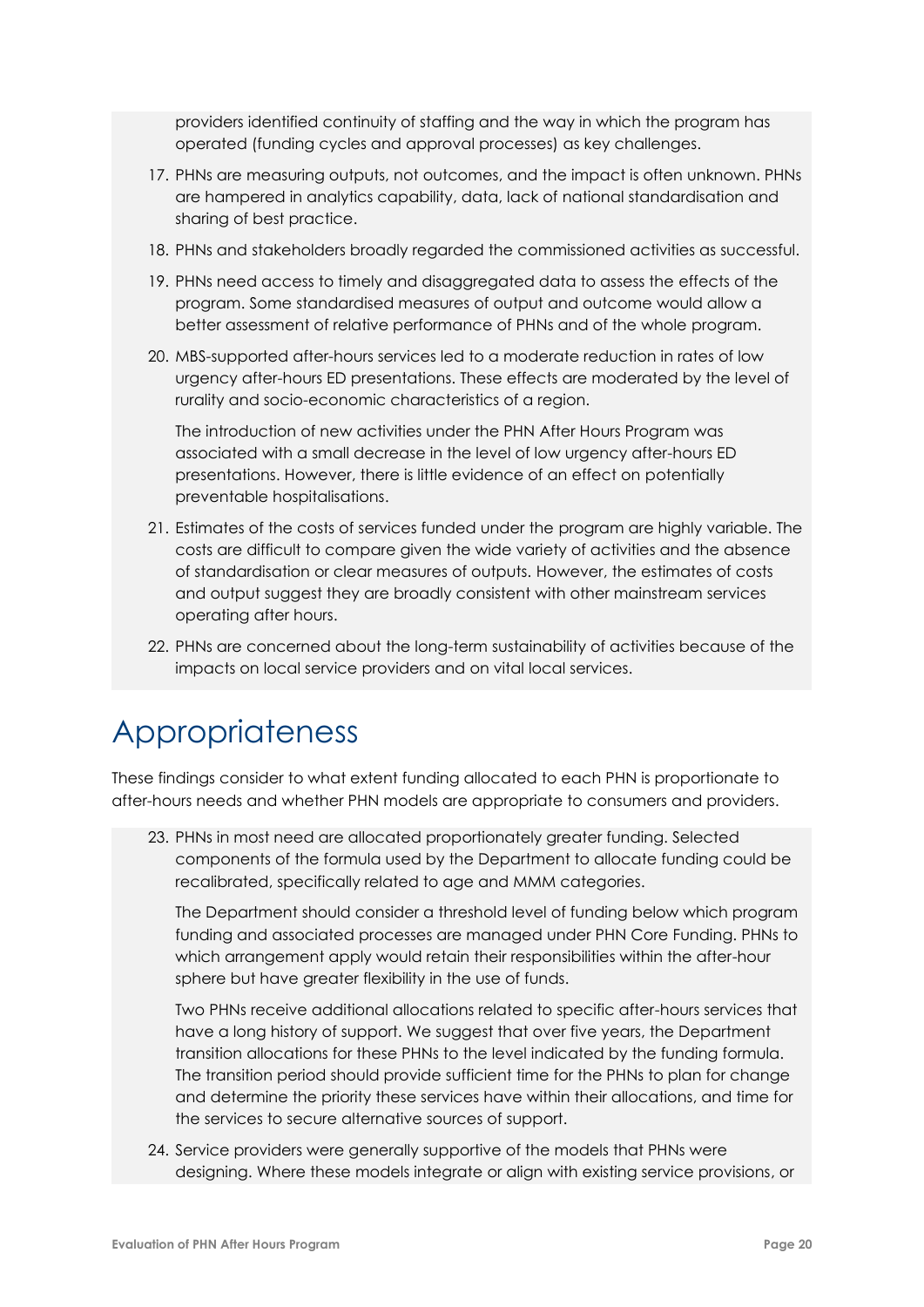can build on an existing provision, they were seen as more successful. Some services were hampered by the lack of consumer awareness which led to low uptake.

### <span id="page-23-0"></span>Alignment with other programs

These findings consider to what extent the PHN models integrated or aligned with existing service provision and to what extent the PIP after-hours incentive, changes to the MBS afterhours items and changes in the supply of medical deputising services affected access to after-hours services in each PHN.

- 25. The telephone triage landscape has become complex and there is scepticism among some stakeholders about the effectiveness of Healthdirect to direct patients appropriately. GP Access and GP Assist, which are funded through Hunter New England and Central Coast PHN and Primary Health Tasmania respectively, are strongly supported by other service providers and their broader communities. GP Access is integrated with other services. For other PHNs, there is potential to create more effective linkages with Healthdirect.
- 26. PHNs had low visibility of PIP uptake. Many PHNs thought the PIP criteria were too rigid and did not encourage smaller and more marginal improvements to afterhours availability. There was anecdotal evidence of some poor practice (afterhours services available 'on paper but not in practice').
- 27. Changes to MBS urgent after-hours items came into effect in March 2018. Since then, claims related to the unsociable hours have declined slightly, while claims in the sociable hours have declined more substantially, to levels similar to those observed in 2013. This was an intention of the changes. Stakeholders consulted through this evaluation have not reported significant adverse effects of these changes.
- 28. Very few PHNs noted any specific issues as a consequence of the changes in supply of medical deputising services. There was much greater focus and general support from PHNs for a continuation of the COVID-19 temporary telehealth items.
- 29. There is a strong appetite for the temporary changes in MBS items to be consolidated into a longer-term approach to reimbursing telephone and telehealth services. Caution was advised to ensure that these modalities are used appropriately while maintaining face-to-face services where these are more appropriate.